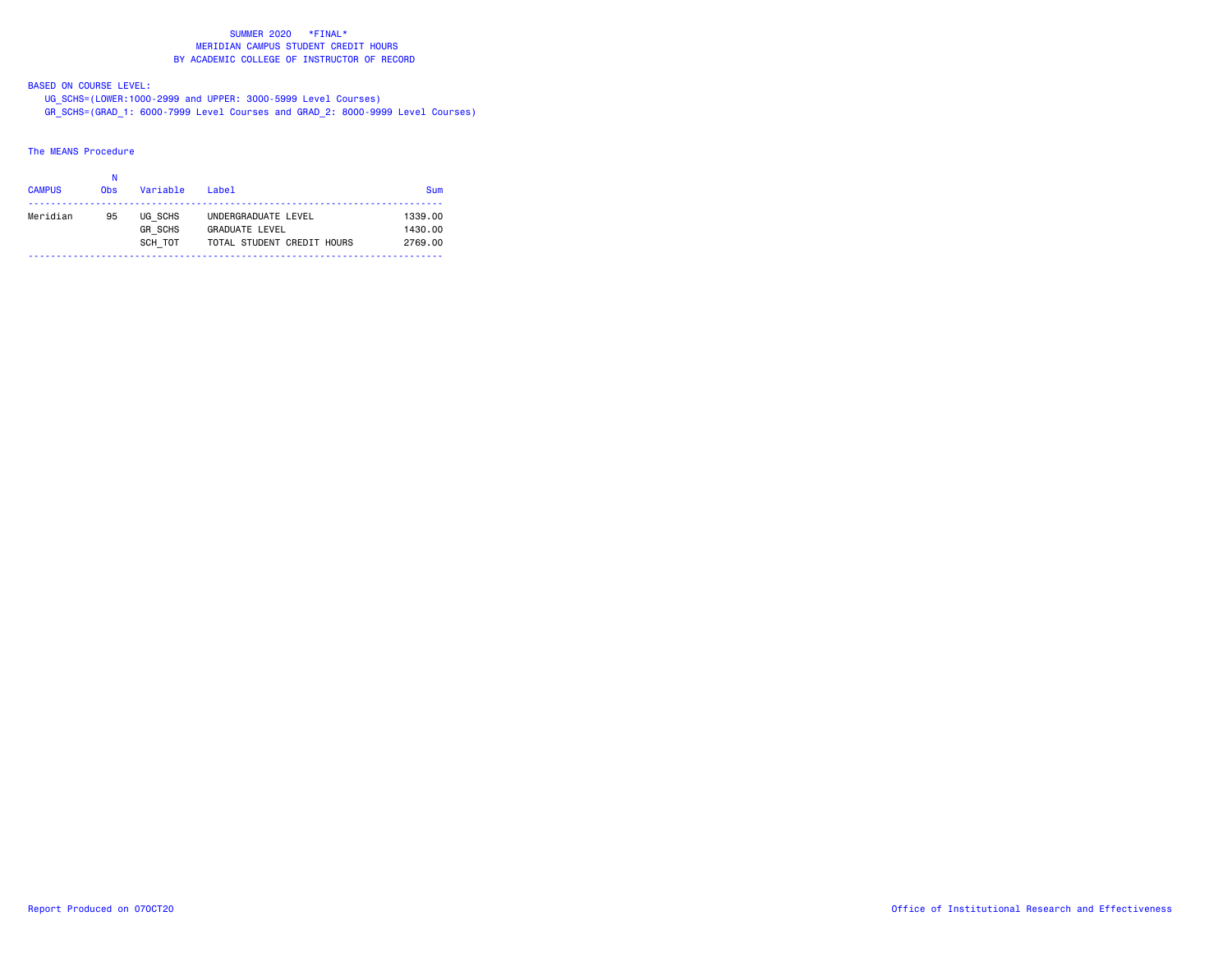# BASED ON COURSE LEVEL:

UG\_SCHS=(LOWER:1000-2999 and UPPER: 3000-5999 Level Courses)

GR\_SCHS=(GRAD\_1: 6000-7999 Level Courses and GRAD\_2: 8000-9999 Level Courses)

# The MEANS Procedure

| <b>ACADEMIC COLLEGE</b> | <b>Obs</b> | Variable                             | Label                                                                      | <b>Sum</b>                   |
|-------------------------|------------|--------------------------------------|----------------------------------------------------------------------------|------------------------------|
| Arts & Sciences         | 26         | UG SCHS<br><b>GR SCHS</b><br>SCH TOT | UNDERGRADUATE LEVEL<br><b>GRADUATE LEVEL</b><br>TOTAL STUDENT CREDIT HOURS | 541.00<br>90.00<br>631,00    |
| <b>Business</b>         | 18         | UG SCHS<br>GR SCHS<br>SCH TOT        | UNDERGRADUATE LEVEL<br><b>GRADUATE LEVEL</b><br>TOTAL STUDENT CREDIT HOURS | 339,00<br>165.00<br>504.00   |
| Education               | 51         | UG SCHS<br><b>GR SCHS</b><br>SCH TOT | UNDERGRADUATE LEVEL<br><b>GRADUATE LEVEL</b><br>TOTAL STUDENT CREDIT HOURS | 459,00<br>1175.00<br>1634,00 |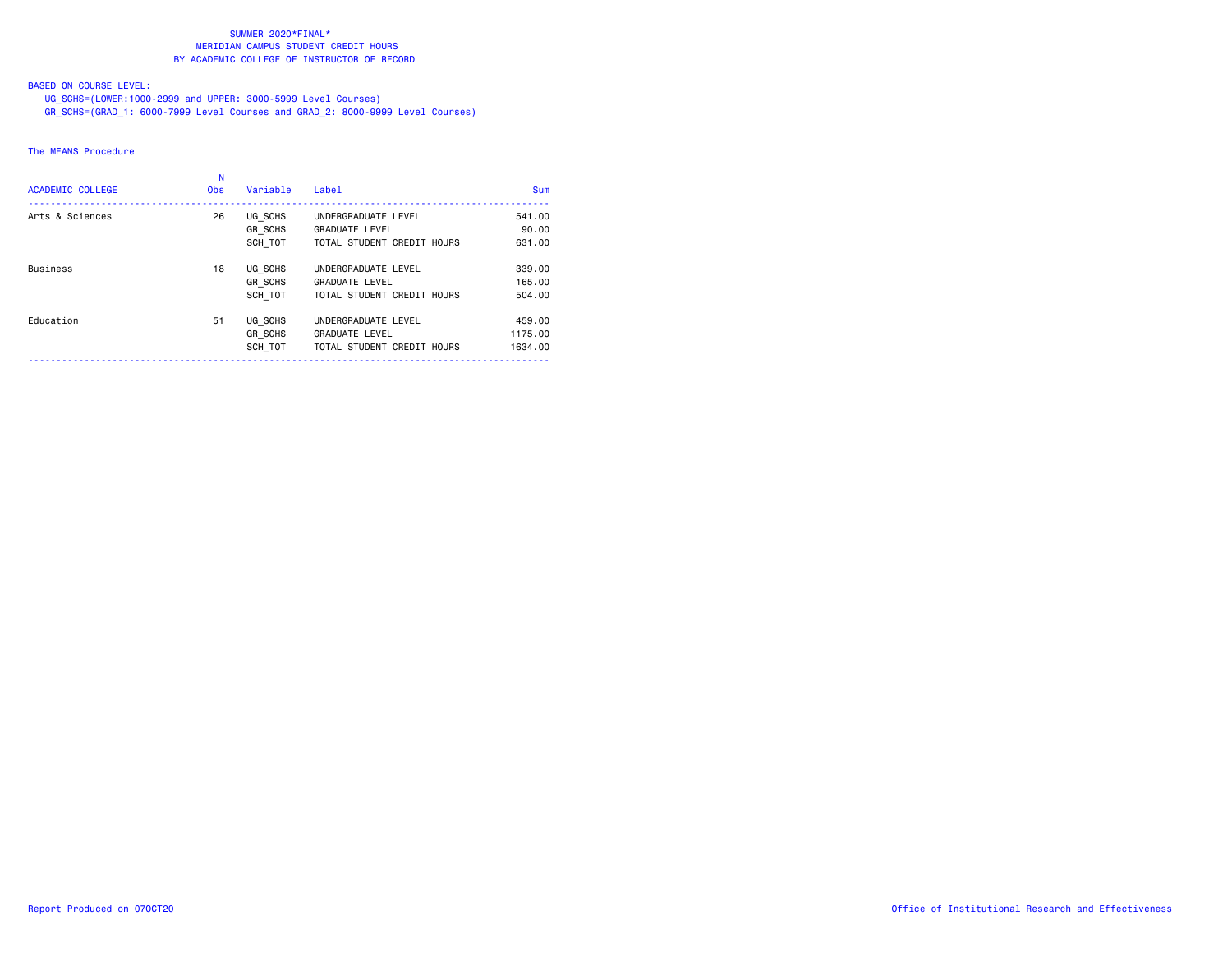# BASED ON COURSE LEVEL:

 UG\_SCHS=(LOWER:1000-2999 and UPPER: 3000-5999 Level Courses \*\*Excludes CVM 5000-5999 Level Courses\*\*) GR\_SCHS=(GRAD\_1: 6000-7999 Level Courses and GRAD\_2: 8000-9999 Level Courses)

| <b>ACADEMIC DEPARTMENT</b> | <b>UNDERGRADUATE</b><br><b>LEVEL</b> | <b>GRADUATE</b><br><b>LEVEL</b> | <b>TOTAL</b> |
|----------------------------|--------------------------------------|---------------------------------|--------------|
| Biological Sciences        | 81.00                                | 0.00                            | 81.00        |
| Communication              | 21.00                                | 0.00                            | 21.00        |
| English                    | 84.00                                | 6.00                            | 90.00        |
| Geosciences                | 40.00                                | 0.00                            | 40.00        |
| History                    | 48.00                                | 63.00                           | 111.00       |
| Mathematics & Statistics   | 27.00                                | 0.00                            | 27.00        |
| Psychology                 | 99.00                                | 12.00                           | 111.00       |
| Sociology                  | 141.00                               | 9.00                            | 150.00       |
|                            | ----------                           |                                 |              |
|                            | 541.00                               | 90.00                           | 631.00       |
|                            | --------                             | ----------                      |              |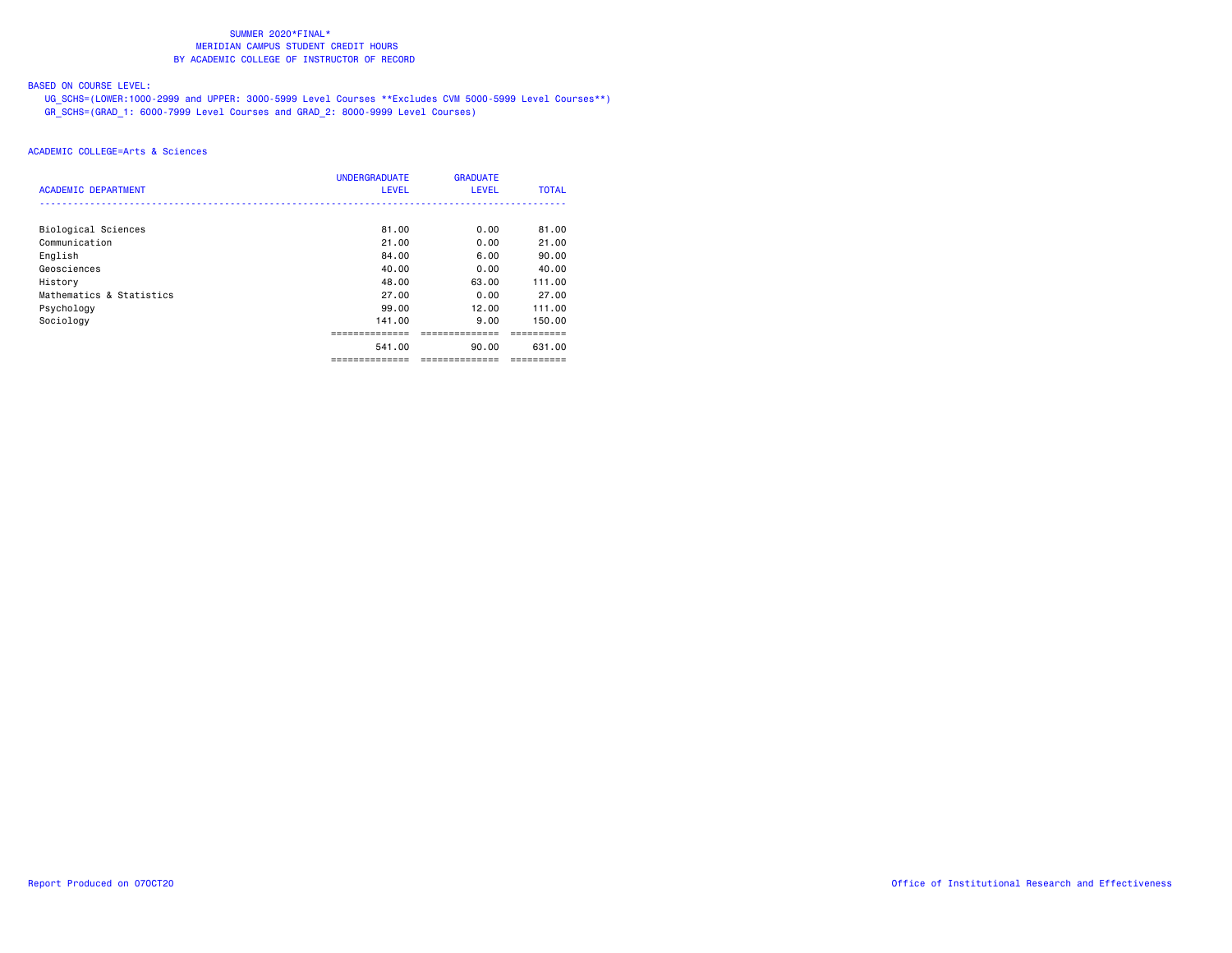# BASED ON COURSE LEVEL:

 UG\_SCHS=(LOWER:1000-2999 and UPPER: 3000-5999 Level Courses \*\*Excludes CVM 5000-5999 Level Courses\*\*) GR\_SCHS=(GRAD\_1: 6000-7999 Level Courses and GRAD\_2: 8000-9999 Level Courses)

| <b>ACADEMIC DEPARTMENT</b>                      | <b>UNDERGRADUATE</b><br><b>LEVEL</b> | <b>GRADUATE</b><br>LEVEL | <b>TOTAL</b> |
|-------------------------------------------------|--------------------------------------|--------------------------|--------------|
| Management & Information Systems                | 219.00                               | 30.00                    | 249.00       |
| Marketing, Quantitative Analysis & Business Law | 36.00                                | 60.00                    | 96.00        |
| School of Accountancy                           | 84.00                                | 75.00                    | 159.00       |
|                                                 |                                      |                          |              |
|                                                 | 339.00                               | 165.00                   | 504.00       |
|                                                 |                                      |                          |              |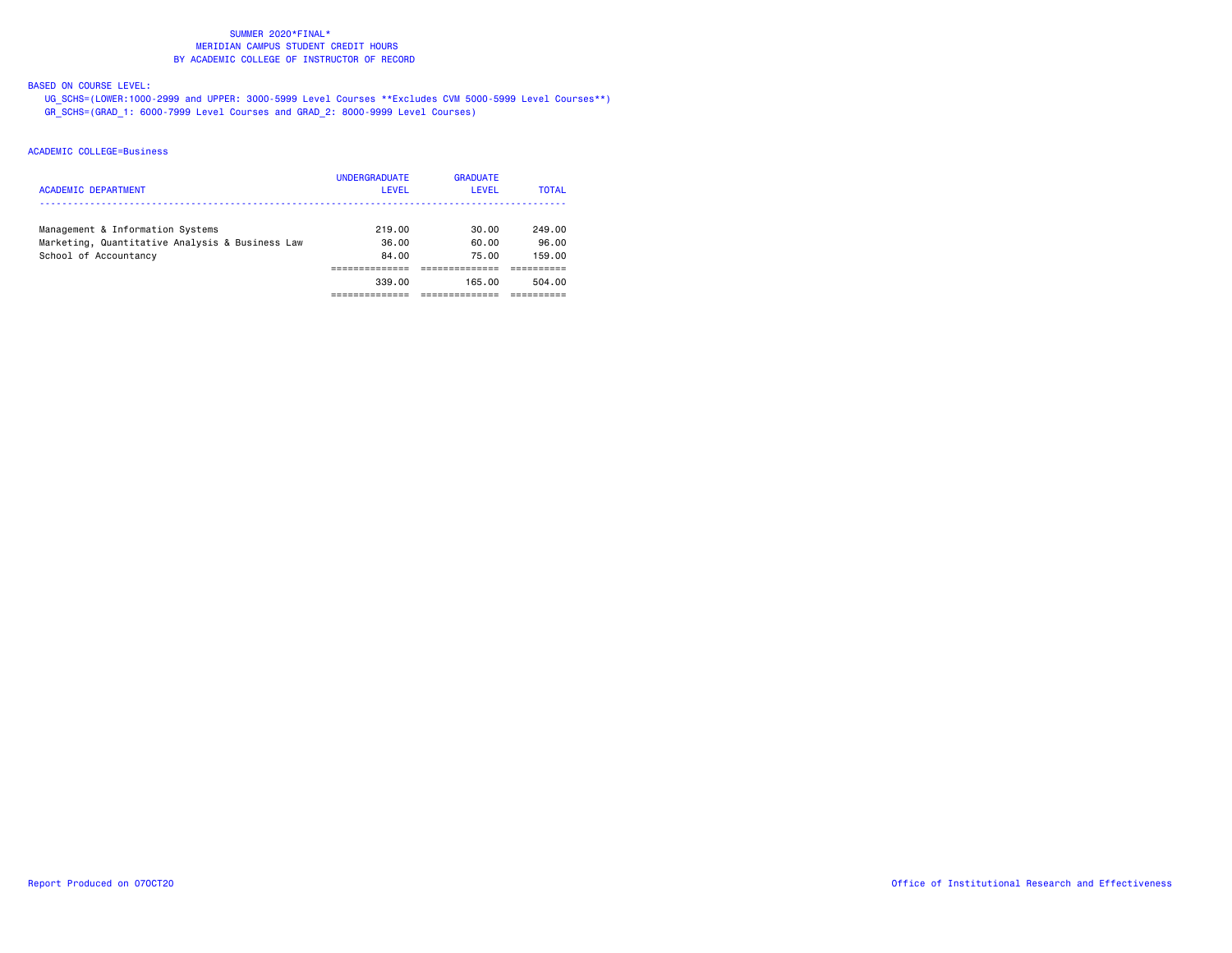# BASED ON COURSE LEVEL:

 UG\_SCHS=(LOWER:1000-2999 and UPPER: 3000-5999 Level Courses \*\*Excludes CVM 5000-5999 Level Courses\*\*) GR\_SCHS=(GRAD\_1: 6000-7999 Level Courses and GRAD\_2: 8000-9999 Level Courses)

| <b>ACADEMIC DEPARTMENT</b>                         | <b>UNDERGRADUATE</b><br><b>LEVEL</b> | <b>GRADUATE</b><br>LEVEL | <b>TOTAL</b> |
|----------------------------------------------------|--------------------------------------|--------------------------|--------------|
| Counseling, Educational Psychology, and Foundation | 54.00                                | 469.90                   | 523.90       |
| Curriculum, Instruction & Special Education        | 228.00                               | 392.10                   | 620.10       |
| Educational Leadership                             | 99.00                                | 313.00                   | 412.00       |
| Kinesiology                                        | 78.00                                | 0.00                     | 78.00        |
|                                                    |                                      |                          |              |
|                                                    | 459.00                               | 1175.00                  | 1634.00      |
|                                                    |                                      |                          |              |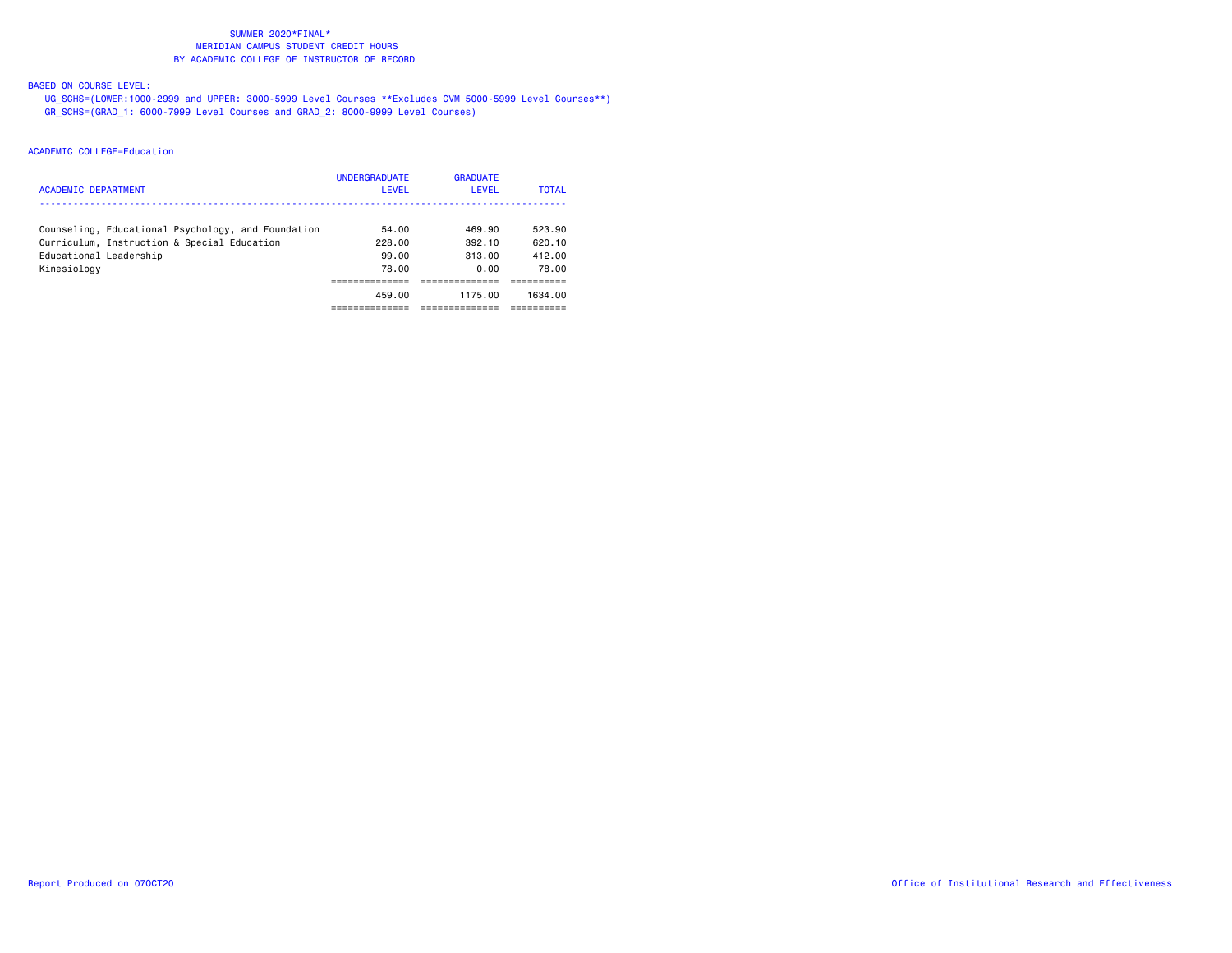# ACADEMIC COLLEGE=Arts & Sciences

| <b>ACADEMIC DEPARTMENT</b> | Instructor Name | Rank       | <b>Tenure</b><br><b>Status</b> | Course<br>Cip#   | <b>CRN</b> | Course # Sec Type Title                    |                         | Crs |                                                      | Inst<br>Per          | <b>UG</b><br><b>SCHS</b>                     | <b>GR</b><br><b>SCHS</b>     | Total<br><b>SCHS</b>                           |
|----------------------------|-----------------|------------|--------------------------------|------------------|------------|--------------------------------------------|-------------------------|-----|------------------------------------------------------|----------------------|----------------------------------------------|------------------------------|------------------------------------------------|
| Biological Sciences        | Fogarty, Jarrod | Instructor | Non-Ten Track                  | 260701<br>270501 | 22211      | BIO 3233<br>22209 MA 2113<br>22210 ST 2113 | 201 C<br>201 C<br>201 C |     | Biology of Birds<br>Intro to Stats<br>Intro to Stats | 1.00<br>1.00<br>1.00 | 21.00<br>33.00<br>27.00<br>--------<br>81.00 | 0.00<br>0.00<br>0.00<br>0.00 | 21.00<br>33.00<br>27.00<br>----------<br>81.00 |
| Biological Sciences        |                 |            |                                |                  |            |                                            |                         |     |                                                      |                      | ========<br>81.00                            | $=$ = = = = = = =<br>0.00    | ==========<br>81,00                            |

======================================== ======== ======== ==========

MERIDIAN Campus - BASED ON COURSE LEVEL<br>Report Produced on 070CT20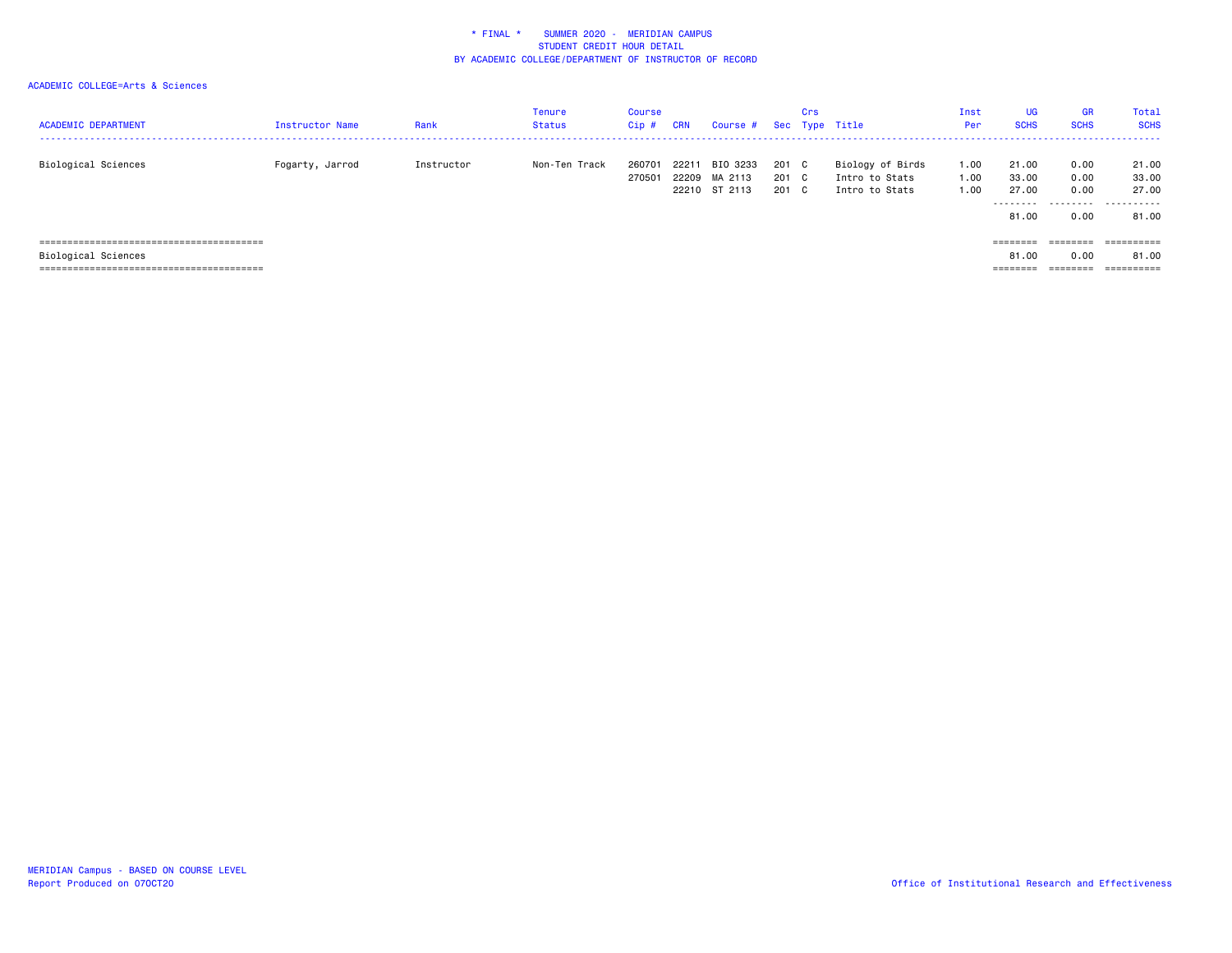| <b>ACADEMIC DEPARTMENT</b> | Instructor Name | Rank     | Tenure<br><b>Status</b> | <b>Course</b><br>Cip# | <b>CRN</b> | Course # Sec Type Title |     | Crs |                | Inst<br>Per | UG<br><b>SCHS</b>                          | <b>GR</b><br><b>SCHS</b>              | Total<br><b>SCHS</b>                                    |
|----------------------------|-----------------|----------|-------------------------|-----------------------|------------|-------------------------|-----|-----|----------------|-------------|--------------------------------------------|---------------------------------------|---------------------------------------------------------|
| Communication              | Taylor, Joshua  | Lecturer | Non-Ten Track           | 090102                | 22229      | CO 4313                 | 201 | C.  | Mass Media Law | 1.00        | 21.00<br>.<br>21.00                        | 0.00<br>0.00                          | 21.00<br><br>21.00                                      |
| Communication              |                 |          |                         |                       |            |                         |     |     |                |             | ========<br>21.00<br>---------<br>-------- | $=$ = = = = = = =<br>0.00<br>======== | $=$ = = = = = = = = =<br>21.00<br>$=$ = = = = = = = = = |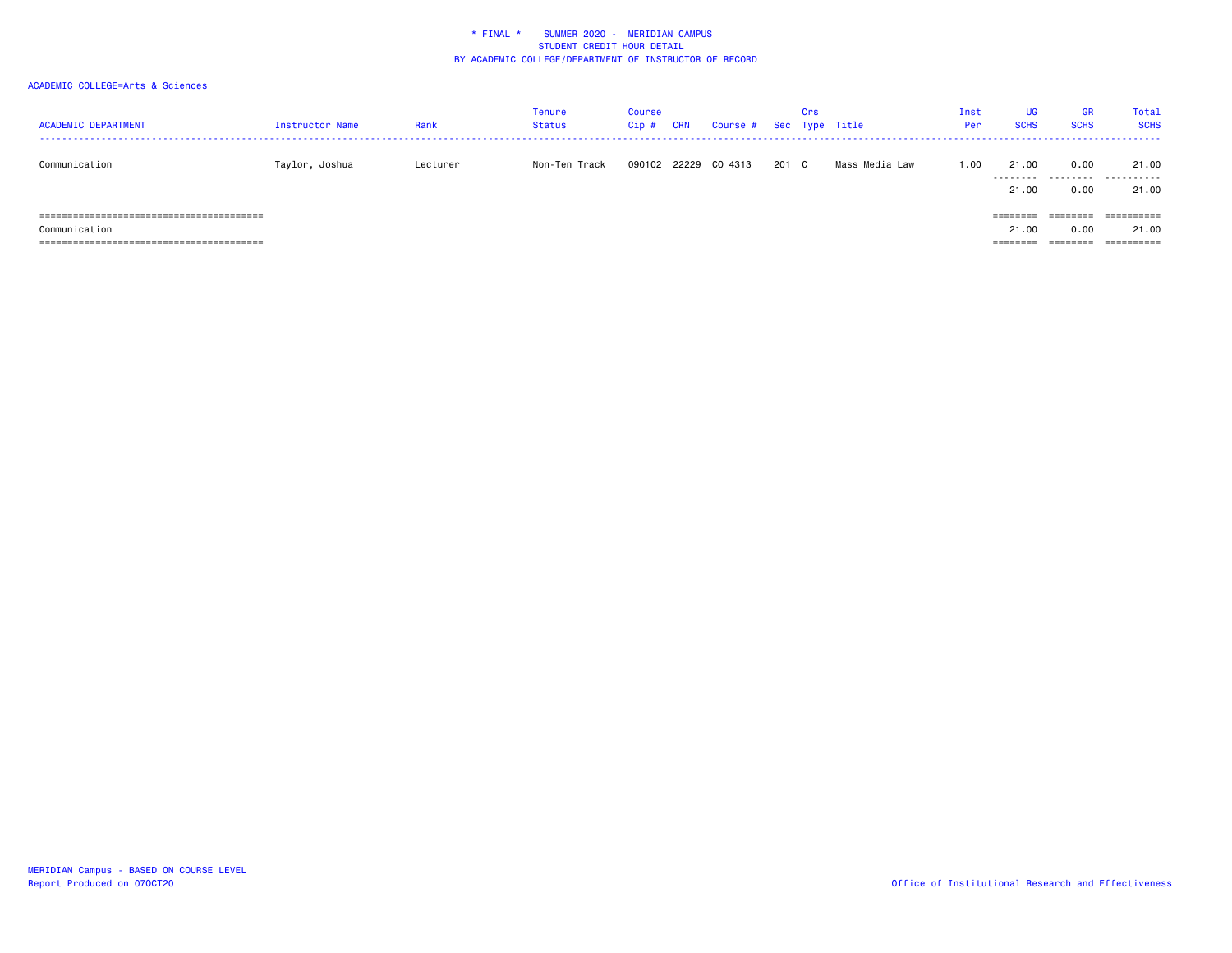| <b>ACADEMIC DEPARTMENT</b> | Instructor Name | Rank     | <b>Tenure</b><br><b>Status</b> | Course<br>Cip# | <b>CRN</b> | Course #                              |                | Crs | Sec Type Title                                   | Inst<br>Per  | <b>UG</b><br><b>SCHS</b>    | <b>GR</b><br><b>SCHS</b>             | Total<br><b>SCHS</b>              |
|----------------------------|-----------------|----------|--------------------------------|----------------|------------|---------------------------------------|----------------|-----|--------------------------------------------------|--------------|-----------------------------|--------------------------------------|-----------------------------------|
| English                    | Slimp, Cynthia  | Lecturer | Non-Ten Track                  | 231401         |            | 231303 21122 EN 3313<br>21121 EN 2203 | 201 C<br>201 C |     | Writing for the Work 1.00<br>Intro To Literature | 1.00         | 45.00<br>27.00<br>--------- | 0.00<br>0.00<br>---------            | 45.00<br>27.00<br>------<br>$ -$  |
|                            |                 |          |                                |                |            |                                       |                |     |                                                  |              | 72.00                       | 0.00                                 | 72.00                             |
|                            | Slimp, Stephen  | Lecturer | Non-Ten Track                  | 231404         | 22221      | EN 4713<br>22224 EN 6713              | 201 C<br>201 C |     | 17th Cent Eng Lit<br>17th Cent Eng Lit           | 1.00<br>1.00 | 12.00<br>0.00<br>---------  | 0.00<br>6.00<br>---------            | 12.00<br>6.00<br>.                |
|                            |                 |          |                                |                |            |                                       |                |     |                                                  |              | 12.00                       | 6.00                                 | 18,00                             |
| English                    |                 |          |                                |                |            |                                       |                |     |                                                  |              | 84.00                       | $=$ = = = = = = =<br>6.00<br>_______ | ==========<br>90.00<br>========== |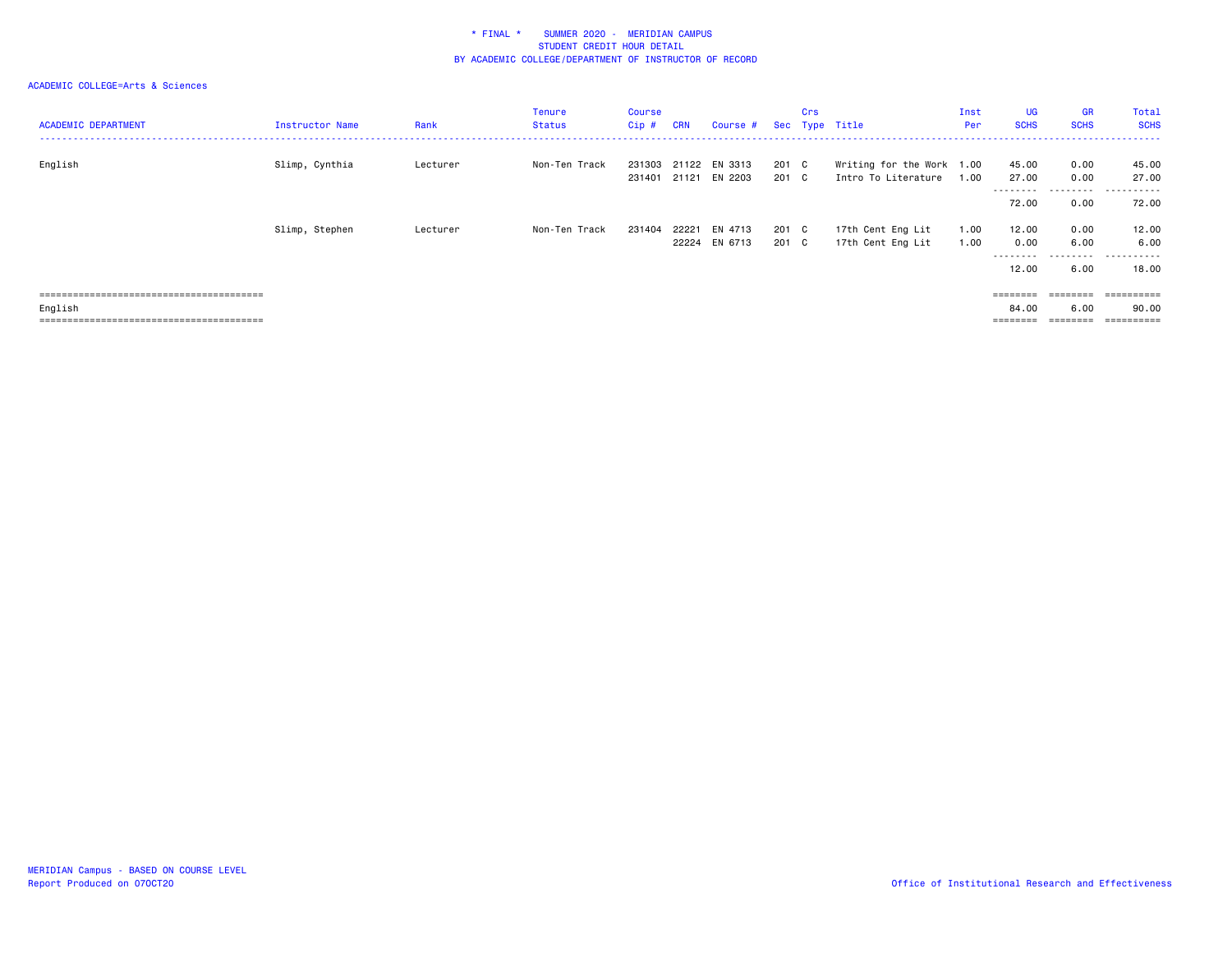| <b>ACADEMIC DEPARTMENT</b> | Instructor Name  | Rank     | Tenure<br><b>Status</b> | Course<br>Cip# | <b>CRN</b> | Course # Sec Type Title |       | Crs |                    | Inst<br>Per | <b>UG</b><br><b>SCHS</b>               | <b>GR</b><br><b>SCHS</b> | Total<br><b>SCHS</b> |
|----------------------------|------------------|----------|-------------------------|----------------|------------|-------------------------|-------|-----|--------------------|-------------|----------------------------------------|--------------------------|----------------------|
| Geosciences                | Threatt, Patrick | Lecturer | Non-Ten Track           | 450701         |            | 22232 GR 1114           | 201 C |     | Physical Geography | 1.00        | 40.00<br>.<br>40.00                    | 0.00<br>.<br>0.00        | 40.00<br>.<br>40.00  |
| Geosciences                |                  |          |                         |                |            |                         |       |     |                    |             | ========<br>40.00<br>$=$ = = = = = = = | 0.00<br>_______          | 40.00                |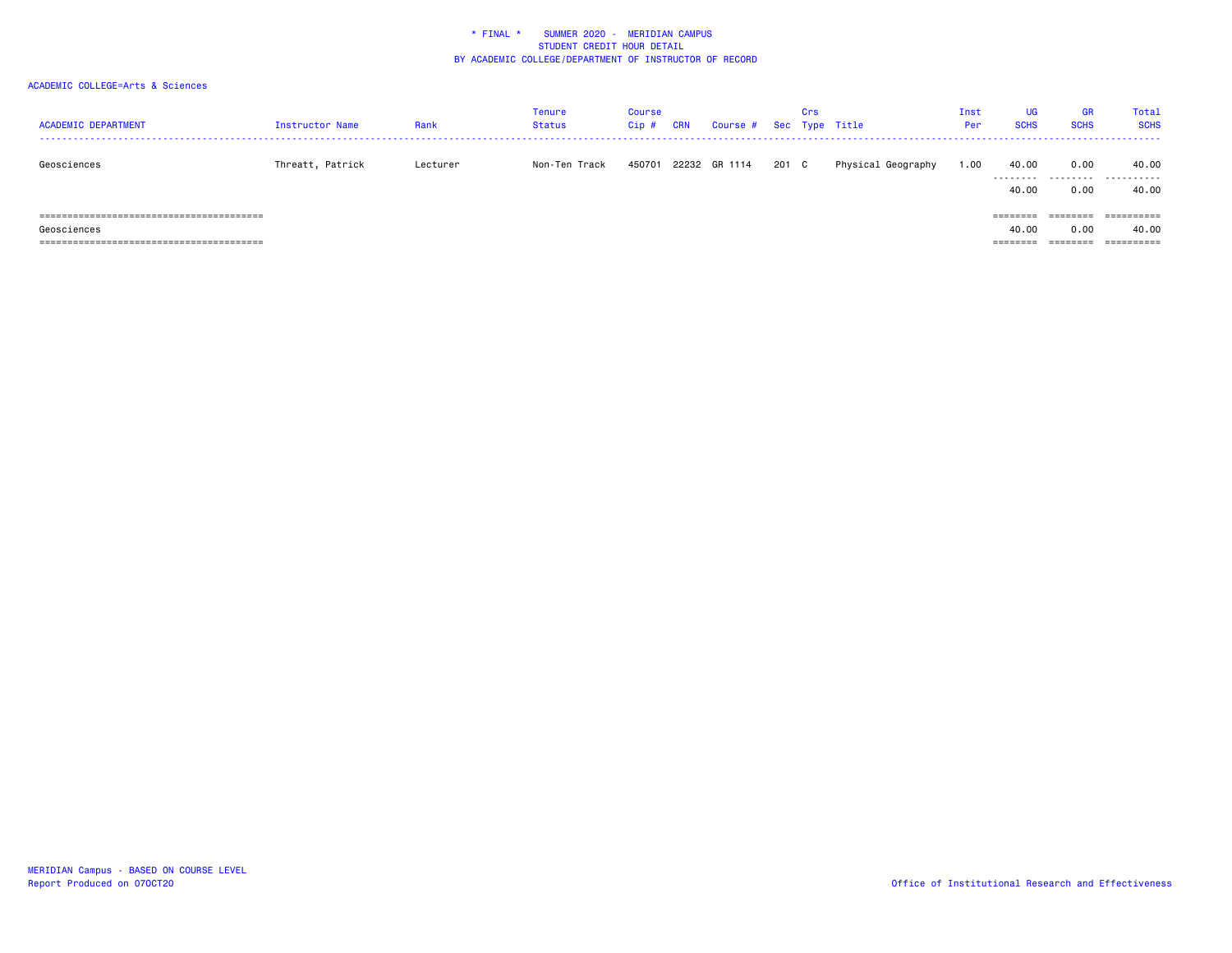| <b>ACADEMIC DEPARTMENT</b> | Instructor Name | Rank                        | <b>Tenure</b><br><b>Status</b> | Course<br>Cip# | <b>CRN</b> | Course #                                        |                         | Crs | Sec Type Title                                                          | Inst<br>Per  | UG<br><b>SCHS</b>     | <b>GR</b><br><b>SCHS</b> | Total<br><b>SCHS</b>         |
|----------------------------|-----------------|-----------------------------|--------------------------------|----------------|------------|-------------------------------------------------|-------------------------|-----|-------------------------------------------------------------------------|--------------|-----------------------|--------------------------|------------------------------|
| History                    | Bates, Toby     | Associate Professor Tenured |                                | 540102         |            | 22212 HI 8963<br>22215 HI 4133<br>22216 HI 6133 | 201 C<br>201 C<br>201 C |     | U.S. History since 1 1.00<br>Civil War 1850-1877<br>Civil War 1850-1877 | 1.00<br>1.00 | 0.00<br>42.00<br>0.00 | 30.00<br>0.00<br>33.00   | 30.00<br>42.00<br>33.00      |
|                            |                 |                             |                                |                |            |                                                 |                         |     |                                                                         |              | ---------<br>42.00    | . <b>.</b> .<br>63.00    | <u>- - - - - -</u><br>105.00 |
|                            | Marshall, Anne  | Associate Professor Tenured |                                | 050201         |            | 23240 HI 4363                                   | 201 C                   |     | African American His 0.10                                               |              | 0.60                  | 0.00<br><u>.</u>         | 0.60<br>$- - - -$<br>.       |
|                            |                 |                             |                                |                |            |                                                 |                         |     |                                                                         |              | 0.60                  | 0.00                     | 0.60                         |
|                            | Sivels, Xavier  | Grad Teach Assist           | Not Applicable                 |                |            | 050201 23240 HI 4363                            | 201 C                   |     | African American His 0.90                                               |              | 5.40                  | 0.00                     | 5.40                         |
|                            |                 |                             |                                |                |            |                                                 |                         |     |                                                                         |              | 5.40                  | ---------<br>0.00        | ----<br>5.40                 |
|                            |                 |                             |                                |                |            |                                                 |                         |     |                                                                         |              | ========              | $=$ = = = = = = =        | ==========                   |
| History                    |                 |                             |                                |                |            |                                                 |                         |     |                                                                         |              | 48.00                 | 63.00                    | 111.00                       |
|                            |                 |                             |                                |                |            |                                                 |                         |     |                                                                         |              | ========              | ========                 | -----------                  |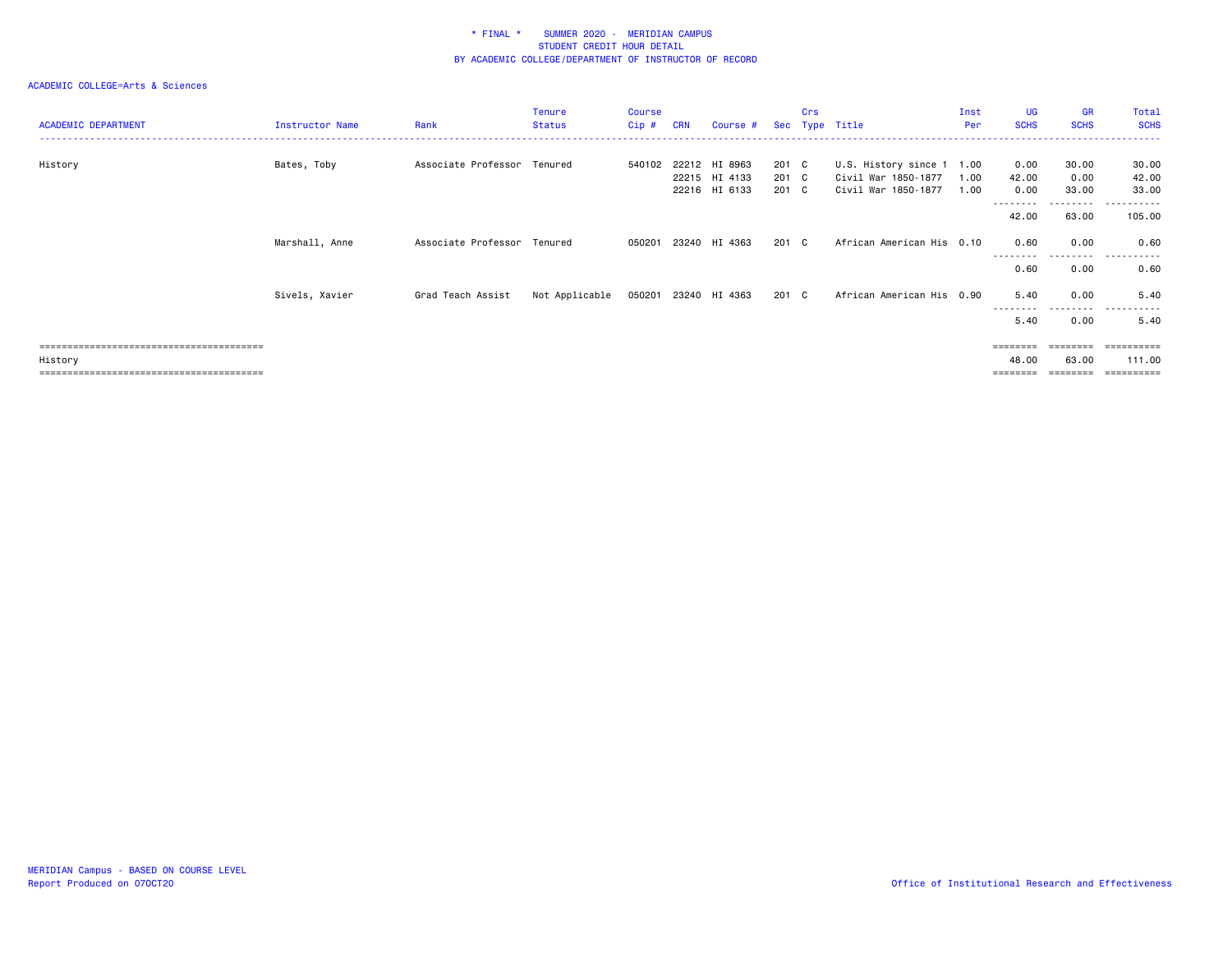| <b>ACADEMIC DEPARTMENT</b> | Instructor Name | Rank                              | Tenure<br>Status | <b>Course</b><br>Cip# | <b>CRN</b> | Course # Sec Type Title |       | Crs |                     | Inst<br>Per | UG<br><b>SCHS</b>             | <b>GR</b><br><b>SCHS</b>                           | Total<br><b>SCHS</b>                                    |
|----------------------------|-----------------|-----------------------------------|------------------|-----------------------|------------|-------------------------|-------|-----|---------------------|-------------|-------------------------------|----------------------------------------------------|---------------------------------------------------------|
| Mathematics & Statistics   | Ge, Lin         | Clinical Assist Pro Non-Ten Track |                  |                       |            | 521302 21088 BQA 3123   | 201 C |     | Bus Stat Methods II | .00         | 27.00<br>.<br>27.00           | 0.00<br>0.00                                       | 27.00<br><br>27.00                                      |
| Mathematics & Statistics   |                 |                                   |                  |                       |            |                         |       |     |                     |             | ========<br>27.00<br>-------- | $=$ = = = = = = =<br>0.00<br>---------<br>-------- | $=$ = = = = = = = = =<br>27.00<br>$=$ = = = = = = = = = |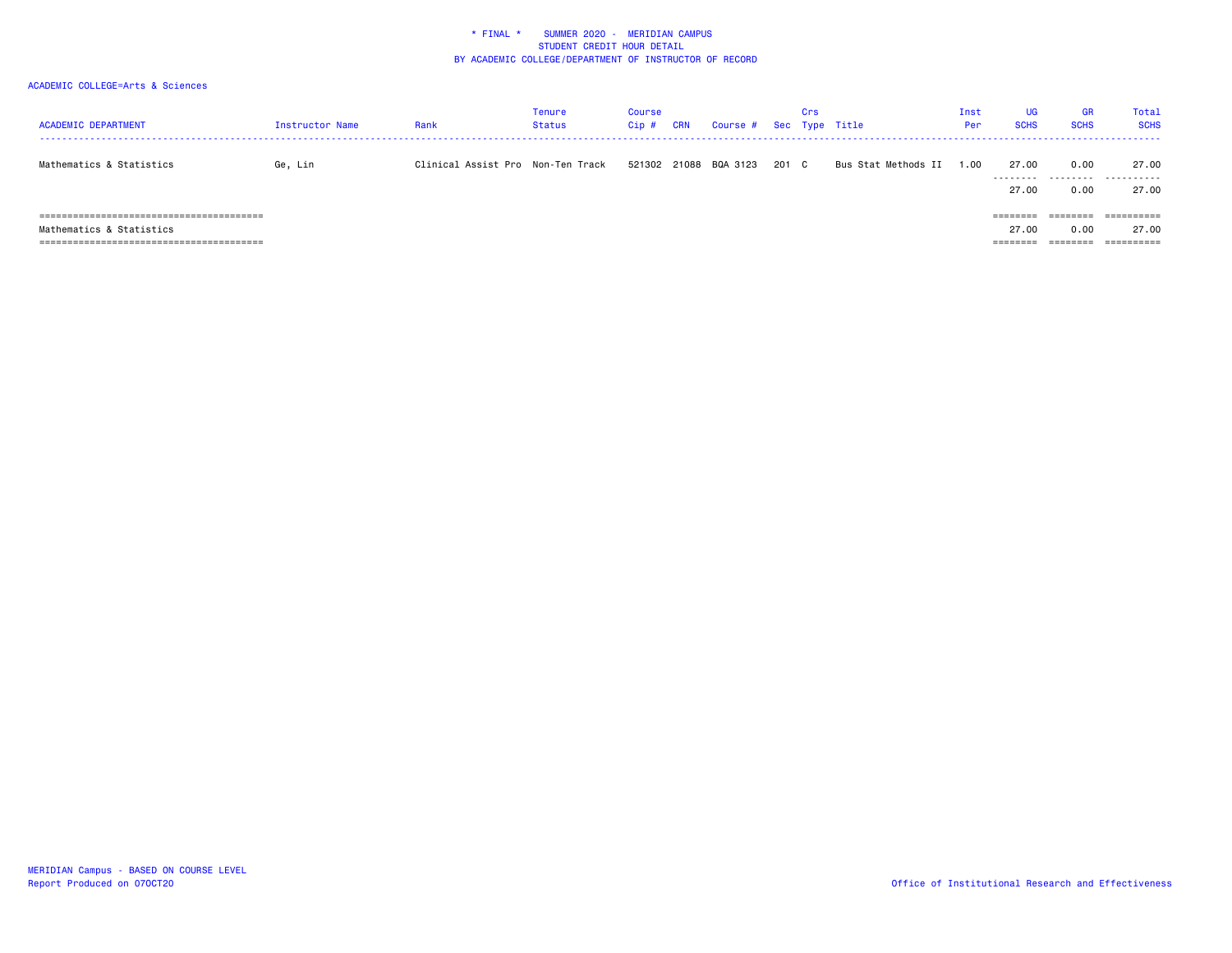| <b>ACADEMIC DEPARTMENT</b> | Instructor Name | Rank                        | <b>Tenure</b><br><b>Status</b> | <b>Course</b><br>Cip# | <b>CRN</b>     | Course #             |                | Crs | Sec Type Title                           | Inst<br>Per  | <b>UG</b><br><b>SCHS</b>    | <b>GR</b><br><b>SCHS</b>  | Total<br><b>SCHS</b>             |
|----------------------------|-----------------|-----------------------------|--------------------------------|-----------------------|----------------|----------------------|----------------|-----|------------------------------------------|--------------|-----------------------------|---------------------------|----------------------------------|
| Psychology                 | Gier, Vicki     | Associate Professor Tenured |                                | 422707                | 21147<br>22231 | PSY 3353<br>PSY 3363 | 201 C<br>201 C |     | Motivation<br>Behav Modification         | 1.00<br>1.00 | 42.00<br>36.00<br>--------- | 0.00<br>0.00<br>--------- | 42.00<br>36.00<br>------<br>$ -$ |
|                            |                 |                             |                                |                       |                |                      |                |     |                                          |              | 78.00                       | 0.00                      | 78.00                            |
|                            | Shumate, James  | Lecturer                    | Non-Ten Track                  | 310501<br>420101      | 22220<br>23682 | PSY 6643<br>PSY 7000 | 201 C<br>201 I |     | Social Cognition<br>Directed Indiv Study | 1.00<br>1.00 | 0.00<br>0.00                | 9.00<br>3.00              | 9.00<br>3.00                     |
|                            |                 |                             |                                | 422707                | 22219          | PSY 4643             | 201 C          |     | Social Cognition                         | 1.00         | 21.00<br>---------          | 0.00<br>--------          | 21.00<br>------<br>$ -$          |
|                            |                 |                             |                                |                       |                |                      |                |     |                                          |              | 21.00                       | 12.00                     | 33.00                            |
|                            |                 |                             |                                |                       |                |                      |                |     |                                          |              | $= 222222222$               | $=$ = = = = = = =         | ==========                       |
| Psychology                 |                 |                             |                                |                       |                |                      |                |     |                                          |              | 99.00                       | 12.00                     | 111.00                           |
|                            |                 |                             |                                |                       |                |                      |                |     |                                          |              | ========                    | ========                  | ==========                       |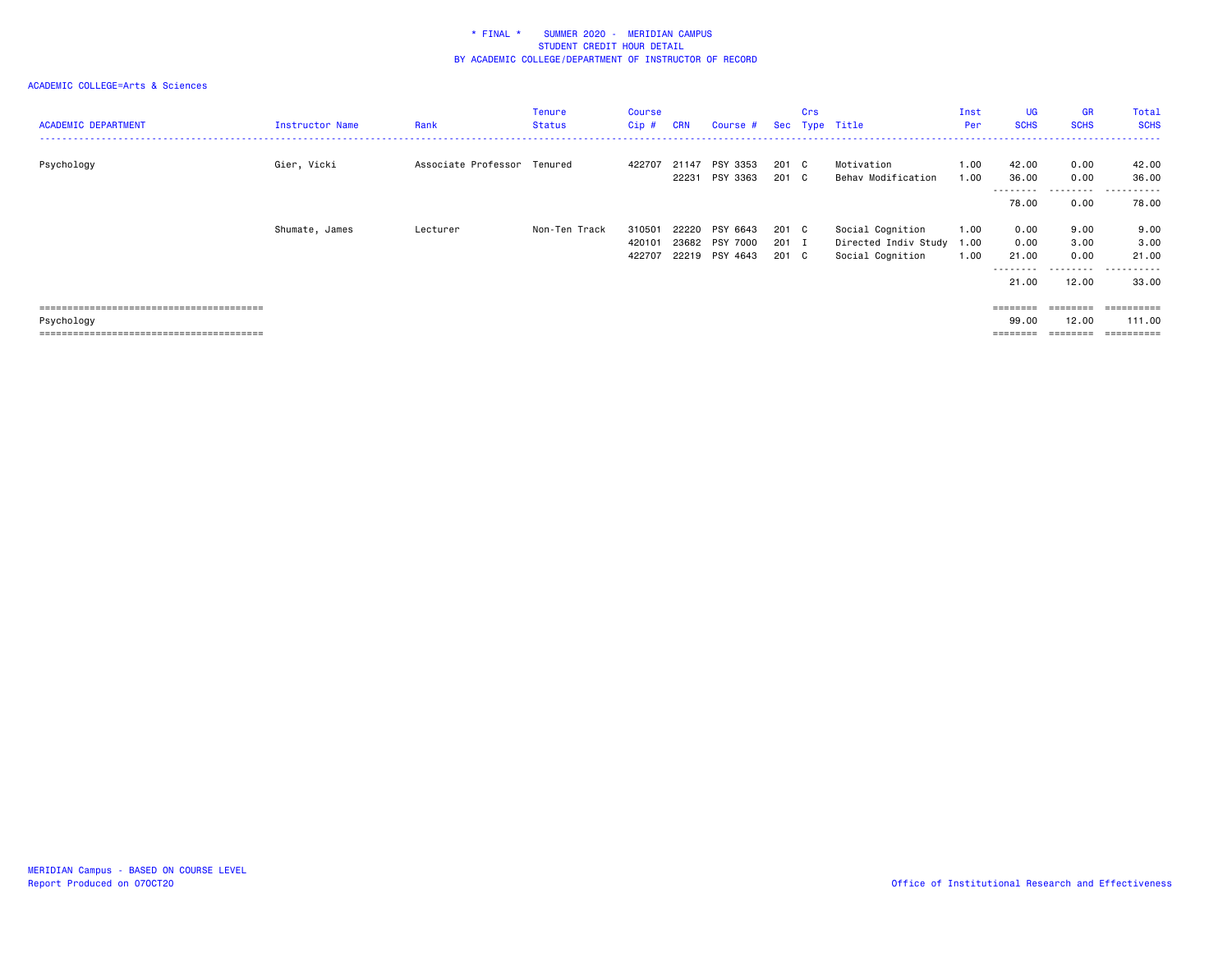| <b>ACADEMIC DEPARTMENT</b> | Instructor Name  | Rank                          | <b>Tenure</b><br><b>Status</b> | Course<br>Cip # | <b>CRN</b> | Course #                                    |                         | Crs | Sec Type Title                                                                      | Inst<br>Per | <b>UG</b><br><b>SCHS</b>                | <b>GR</b><br><b>SCHS</b>             | Total<br><b>SCHS</b>          |
|----------------------------|------------------|-------------------------------|--------------------------------|-----------------|------------|---------------------------------------------|-------------------------|-----|-------------------------------------------------------------------------------------|-------------|-----------------------------------------|--------------------------------------|-------------------------------|
| Sociology                  | Cook, Amanda     | Assistant Professor Ten Track |                                | 450401          | 22411      | CRM 3113<br>22412 CRM 4243<br>22413 SO 4243 | 201 C<br>201 C<br>201 C |     | Comm Crime Prev & Po 1.00<br>Drugs, Crime and Con 1.00<br>Drugs, Crime and Con 1.00 |             | 45.00<br>60.00<br>3.00                  | 0.00<br>0.00<br>0.00                 | 45.00<br>60.00<br>3.00        |
|                            |                  |                               |                                | 451101          |            | 22414 SO 6243<br>23920 SO 7000              | 201 C<br>201 I          |     | Drugs, Crime and Con 1.00<br>Directed Indiv Study 1.00                              |             | 0.00<br>0.00<br>---------<br>108,00     | 6.00<br>3.00<br>.<br>9.00            | 6.00<br>3.00<br>.<br>117.00   |
|                            | Swindell, Marian | Associate Professor Tenured   |                                | 440701          | 22217      | SW 4533                                     | 201 C                   |     | Sub Abuse in SW Svcs 1.00                                                           |             | 33.00<br>---------                      | 0.00<br>---------                    | 33,00<br>.                    |
| Sociology                  |                  |                               |                                |                 |            |                                             |                         |     |                                                                                     |             | 33.00<br>========<br>141.00<br>======== | 0.00<br>========<br>9.00<br>======== | 33.00<br>==========<br>150.00 |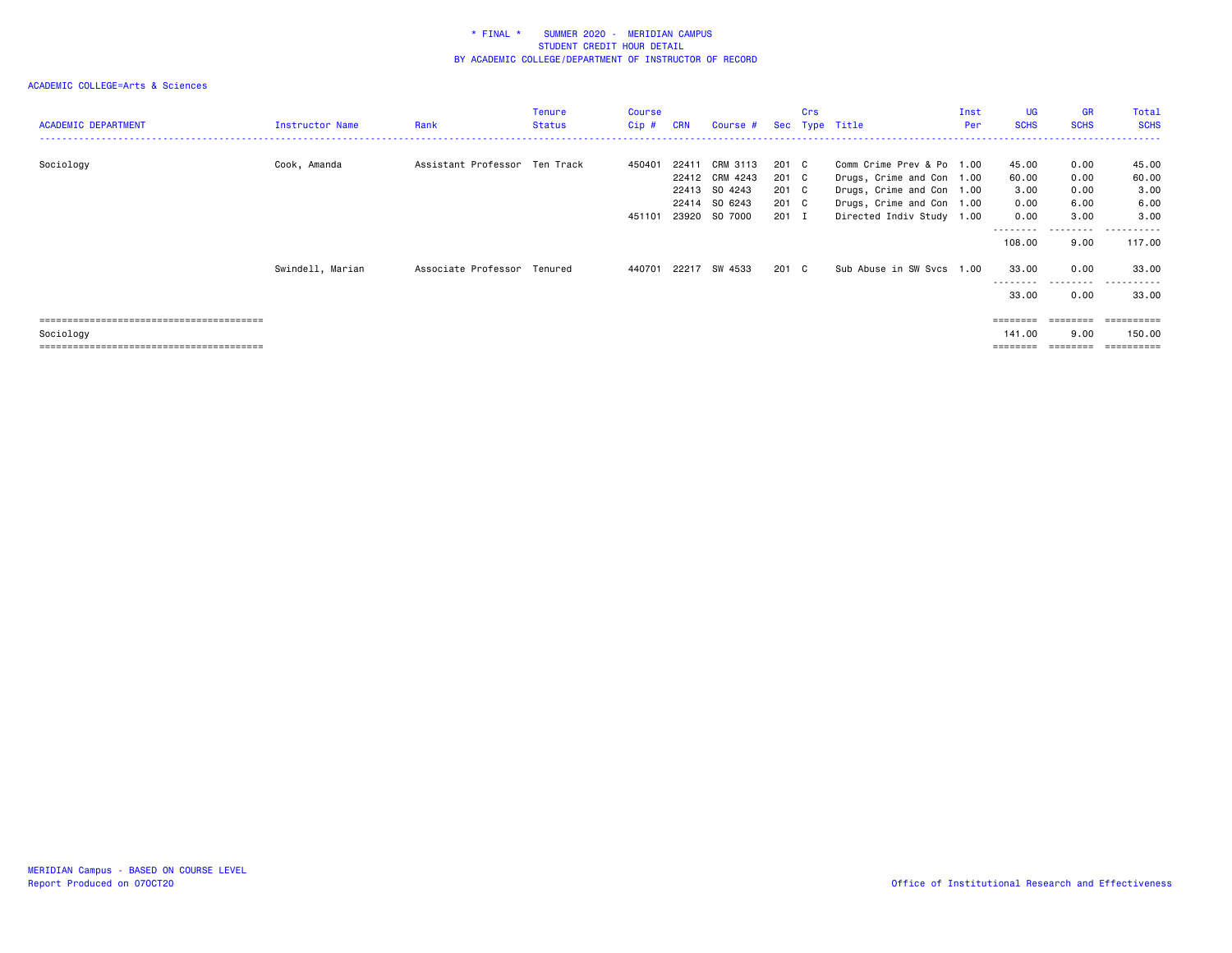| <b>ACADEMIC DEPARTMENT</b>       | <b>Instructor Name</b> | Rank                              | <b>Tenure</b><br><b>Status</b> | <b>Course</b><br>Cip#            | <b>CRN</b>              | Course                                      | <b>Sec</b>                       | Crs | Type Title                                                                                                 | Inst<br>Per | <b>UG</b><br><b>SCHS</b>       | <b>GR</b><br><b>SCHS</b>       | Total<br><b>SCHS</b>               |
|----------------------------------|------------------------|-----------------------------------|--------------------------------|----------------------------------|-------------------------|---------------------------------------------|----------------------------------|-----|------------------------------------------------------------------------------------------------------------|-------------|--------------------------------|--------------------------------|------------------------------------|
| Management & Information Systems | Dearing, Kristi        | Non-Faculty                       | Not Applicable                 |                                  |                         | 520201 22450 MGT 3213                       | $201 \quad C$                    |     | Org Communications                                                                                         | 1.00        | 30.00                          | 0.00                           | 30.00                              |
|                                  |                        |                                   |                                |                                  |                         |                                             |                                  |     |                                                                                                            |             | .<br>30.00                     | 0.00                           | 30.00                              |
|                                  | Jones, Gabrielle       | Non-Faculty                       | Not Applicable                 |                                  |                         | 521201 22456 BIS 3233                       | 201 C                            |     | Management Informati 1.00                                                                                  |             | 18.00                          | 0.00                           | 18.00                              |
|                                  |                        |                                   |                                |                                  |                         |                                             |                                  |     |                                                                                                            |             | <u>.</u><br>18.00              | 0.00                           | 18.00                              |
|                                  | Pervez, Adam           | Assistant Professor Non-Ten Track |                                | 520201                           |                         | 22453 MGT 3113<br>521003 21138 MGT 3813     | $201 \quad C$<br>$201 \quad C$   |     | Principles of Manag 1.00<br>Organizational Behav 1.00                                                      |             | 36.00<br>30.00                 | 0.00<br>0.00<br>. <u>. .</u>   | 36.00<br>30.00                     |
|                                  |                        |                                   |                                |                                  |                         |                                             |                                  |     |                                                                                                            |             | ---------<br>66.00             | 0.00                           | 66.00                              |
|                                  | Scharmen, Dustin       | Non-Employee                      | Not Applicable                 |                                  |                         | 521101 22454 MGT 4613                       | 201 C                            |     | Cross-Cultural Mgt                                                                                         | 1.00        | 21.00                          | 0.00                           | 21.00                              |
|                                  |                        |                                   |                                |                                  |                         |                                             |                                  |     |                                                                                                            |             | .<br>21.00                     | 0.00                           | 21.00                              |
|                                  | Shin, Seungjae         | Professor                         | Tenured                        |                                  |                         | 521403 23242 MKT 3323                       | $201 \quad C$                    |     | International Logist 1.00                                                                                  |             | 21.00                          | 0.00                           | 21.00                              |
|                                  |                        |                                   |                                |                                  |                         |                                             |                                  |     |                                                                                                            |             | .<br>21.00                     | 0.00                           | 21.00                              |
|                                  | Young, Carlton         | Professor                         | Tenured                        | 229999<br>510701 21134<br>520201 | 21087<br>22732<br>22457 | BL 8113<br>HCA 4013<br>HCA 6013<br>MGT 3823 | 201 C<br>201 C<br>201 C<br>201 C |     | Law Ethics Disp Res<br>Ethical Issues in He 1.00<br>Ethical Issues in He 1.00<br>Responsible Leadersh 1.00 | 1.00        | 0.00<br>36.00<br>0.00<br>27.00 | 15.00<br>0.00<br>15.00<br>0.00 | 15.00<br>36.00<br>15.00<br>27.00   |
|                                  |                        |                                   |                                |                                  |                         |                                             |                                  |     |                                                                                                            |             | --------<br>63.00              | .<br>30.00                     | 93.00                              |
| Management & Information Systems |                        |                                   |                                |                                  |                         |                                             |                                  |     |                                                                                                            |             | ========<br>219.00<br>======== | ========<br>30,00<br>========  | ==========<br>249,00<br>========== |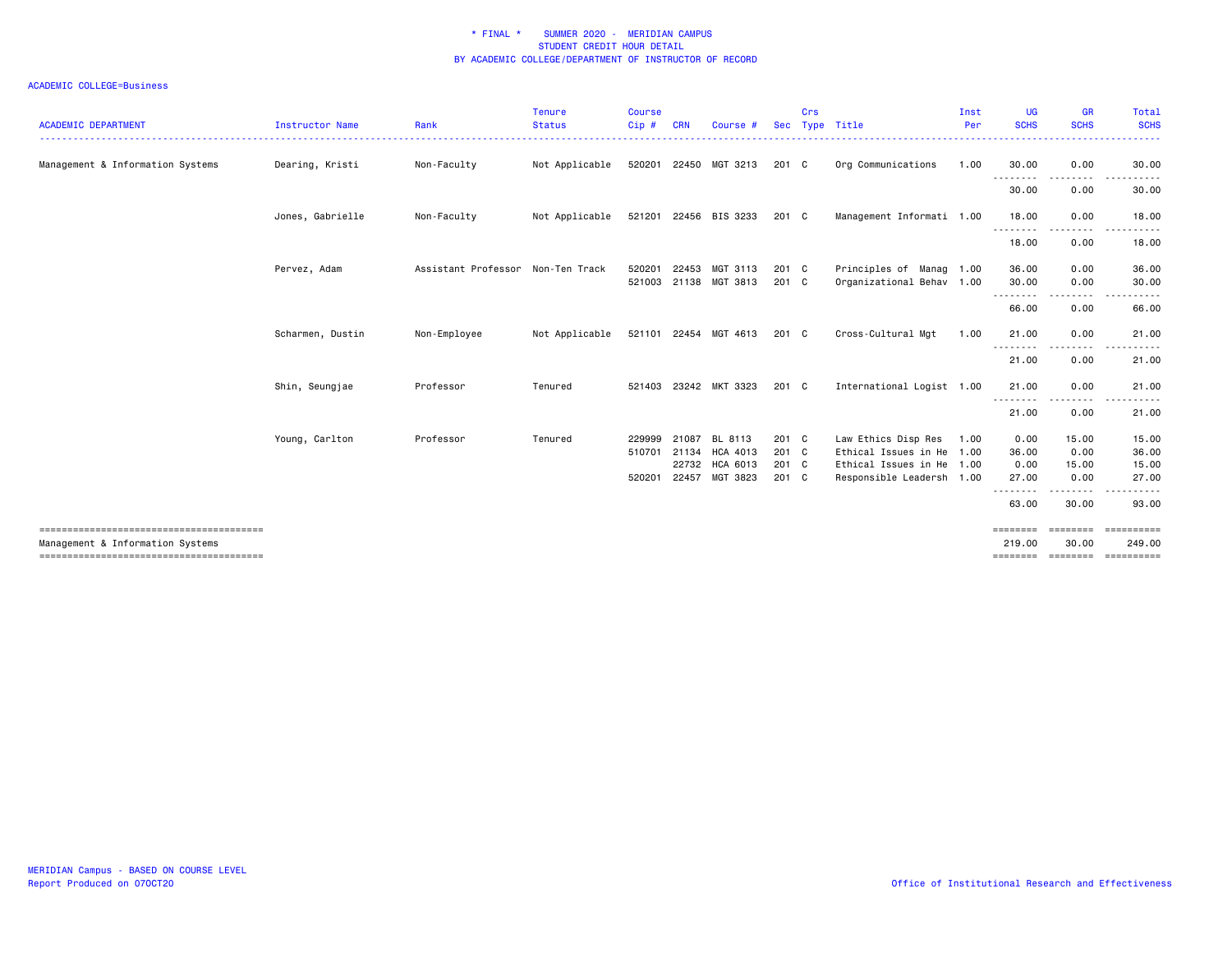| <b>ACADEMIC DEPARTMENT</b>                             | Instructor Name | Rank                          | <b>Tenure</b><br><b>Status</b> | Course<br>Cip# | <b>CRN</b> | Course #              |       | Crs | Sec Type Title            | Inst<br>Per | <b>UG</b><br><b>SCHS</b> | <b>GR</b><br><b>SCHS</b> | Total<br><b>SCHS</b>                |
|--------------------------------------------------------|-----------------|-------------------------------|--------------------------------|----------------|------------|-----------------------|-------|-----|---------------------------|-------------|--------------------------|--------------------------|-------------------------------------|
| Marketing, Quantitative Analysis & Busin Hill, William |                 | Professor                     | Tenured                        |                |            | 521401 21142 MKT 3513 | 201 E |     | Marketing Internship 1.00 |             | 6.00<br>---------        | 0.00<br>---------        | 6.00<br>-----<br><u>- - - - - -</u> |
|                                                        |                 |                               |                                |                |            |                       |       |     |                           |             | 6.00                     | 0.00                     | 6.00                                |
|                                                        | Qu, Yingge      | Assistant Professor Ten Track |                                | 521401         |            | 21140 MKT 3013        | 201 C |     | Principles Of Mkt         | 1.00        | 18.00                    | 0.00                     | 18.00                               |
|                                                        |                 |                               |                                |                |            | 21143 MKT 4213        | 201 C |     | Internet Marketing        | 1.00        | 12.00                    | 0.00                     | 12.00                               |
|                                                        |                 |                               |                                |                |            | 21145 MKT 6213        | 201 C |     | Internet Marketing        | 1.00        | 0.00                     | 3.00                     | 3.00                                |
|                                                        |                 |                               |                                |                |            | 22446 MKT 8153        | 201 C |     | Strategic Marketing       | 1.00        | 0.00                     | 57.00                    | 57.00                               |
|                                                        |                 |                               |                                |                |            |                       |       |     |                           |             | --------<br>30.00        | --------<br>60.00        | - - - - - -<br>$  -$<br>90.00       |
|                                                        |                 |                               |                                |                |            |                       |       |     |                           |             | $=$ = = = = = = =        | $=$ = = = = = = =        |                                     |
| Marketing, Quantitative Analysis & Busin               |                 |                               |                                |                |            |                       |       |     |                           |             | 36.00                    | 60.00                    | 96.00                               |
|                                                        |                 |                               |                                |                |            |                       |       |     |                           |             |                          | ========                 | ==========                          |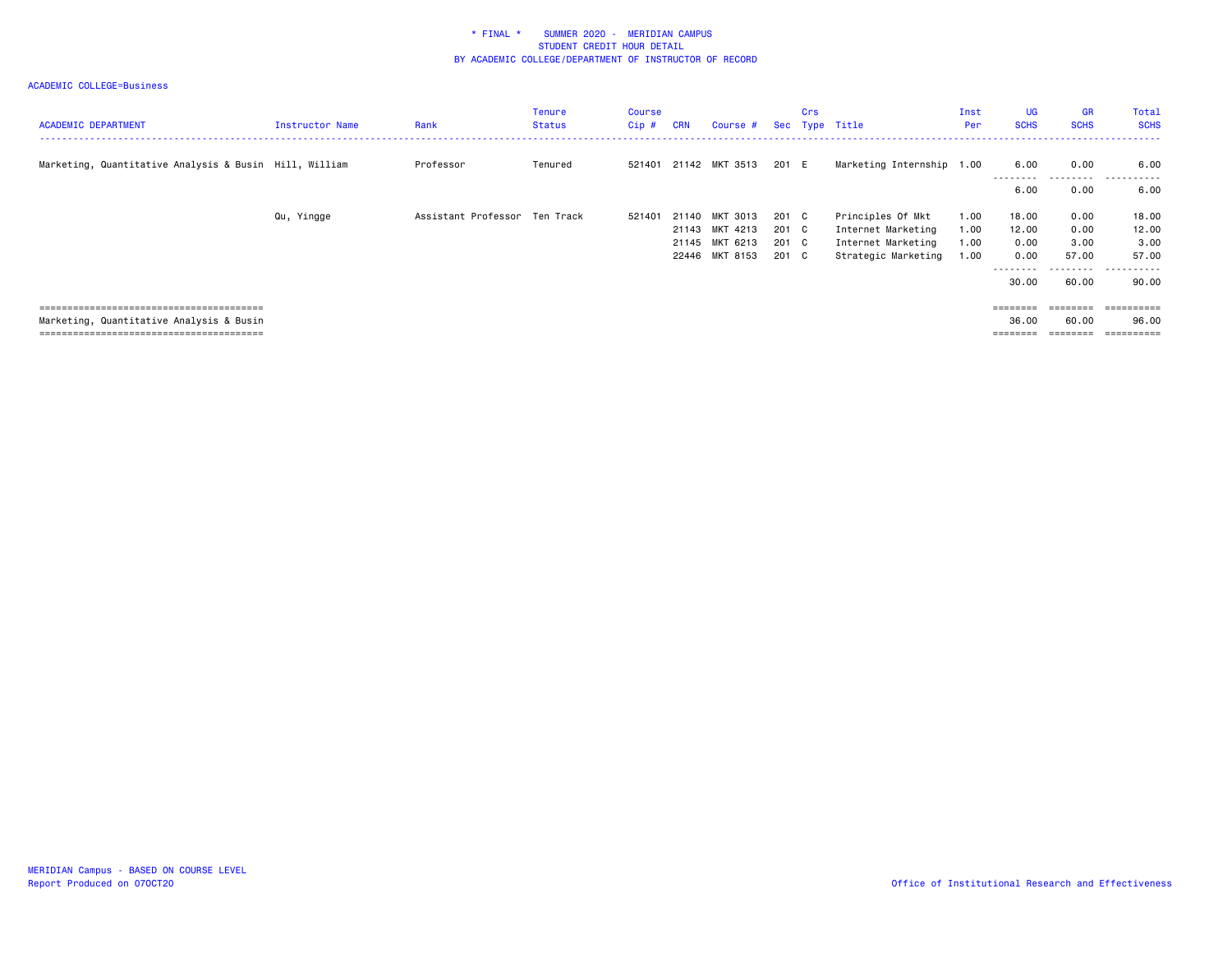| <b>ACADEMIC DEPARTMENT</b> | Instructor Name | Rank                          | <b>Tenure</b><br><b>Status</b> | Course<br>Cip # | <b>CRN</b> | Course #                         |                | Crs | Sec Type Title                                         | Inst<br>Per | <b>UG</b><br><b>SCHS</b>   | <b>GR</b><br><b>SCHS</b>   | Total<br><b>SCHS</b>              |
|----------------------------|-----------------|-------------------------------|--------------------------------|-----------------|------------|----------------------------------|----------------|-----|--------------------------------------------------------|-------------|----------------------------|----------------------------|-----------------------------------|
| School of Accountancy      | Ennis, Kevin    | Professor                     | Tenured                        | 520301          |            | 21083 ACC 4043<br>21084 ACC 8213 | 201 C<br>201 C |     | Municipal & Govt Acc 1.00<br>Fin & Acc Report Ana 1.00 |             | 45.00<br>0.00<br>--------- | 0.00<br>75.00<br>--------- | 45.00<br>75.00<br>------<br>$- -$ |
|                            |                 |                               |                                |                 |            |                                  |                |     |                                                        |             | 45.00                      | 75.00                      | 120.00                            |
|                            | Faello, Joseph  | Assistant Professor Ten Track |                                | 520301          |            | 21082 ACC 4023                   | 201 C          |     | Advanced ACC                                           | 1.00        | 39.00<br>---------         | 0.00<br>.                  | 39.00<br>.                        |
|                            |                 |                               |                                |                 |            |                                  |                |     |                                                        |             | 39.00                      | 0.00                       | 39.00                             |
|                            |                 |                               |                                |                 |            |                                  |                |     |                                                        |             | ========                   | $=$ = = = = = = =          | ==========                        |
| School of Accountancy      |                 |                               |                                |                 |            |                                  |                |     |                                                        |             | 84.00                      | 75.00                      | 159.00                            |
|                            |                 |                               |                                |                 |            |                                  |                |     |                                                        |             |                            |                            | ==========                        |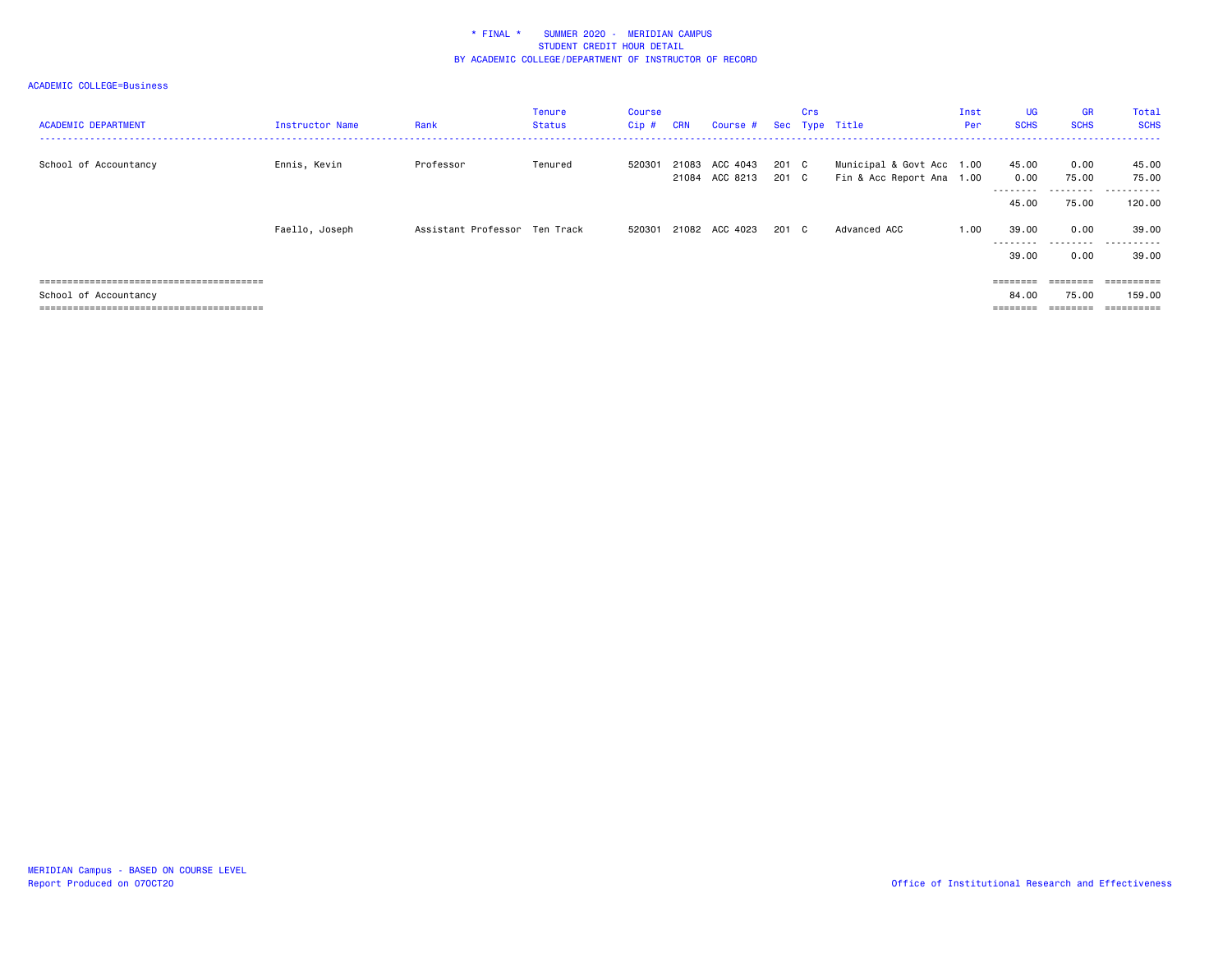| <b>ACADEMIC DEPARTMENT</b>              | Instructor Name   | Rank                              | <b>Tenure</b><br><b>Status</b> | <b>Course</b><br>Cip# | <b>CRN</b> | Course #              |       | Crs | Sec Type Title            | Inst<br>Per | <b>UG</b><br><b>SCHS</b>            | <b>GR</b><br><b>SCHS</b>                                                                                                                                      | Total<br><b>SCHS</b>   |
|-----------------------------------------|-------------------|-----------------------------------|--------------------------------|-----------------------|------------|-----------------------|-------|-----|---------------------------|-------------|-------------------------------------|---------------------------------------------------------------------------------------------------------------------------------------------------------------|------------------------|
|                                         |                   |                                   |                                |                       |            |                       |       |     |                           |             |                                     |                                                                                                                                                               | .                      |
| Counseling, Educational Psychology, and | Hall, Kimberly    | Professor                         | Tenured                        |                       |            | 422803 23948 COE 7000 | 202 I |     | Directed Indiv Study 1.00 |             | 0.00                                | 1.00<br>.                                                                                                                                                     | 1.00<br>$- - -$<br>.   |
|                                         |                   |                                   |                                |                       |            |                       |       |     |                           |             | ---------<br>0.00                   | 1.00                                                                                                                                                          | 1.00                   |
|                                         | Henington, Carlen | Professor                         | Tenured                        | 130101                | 22425      | EPY 3143              | 251 C |     | Human Develop And Le 1.00 |             | 30.00                               | 0.00                                                                                                                                                          | 30.00                  |
|                                         |                   |                                   |                                | 130604                | 21127      | EPY 8473              | 201 C |     | Mid Level Assessment 1.00 |             | 0.00                                | 60.00                                                                                                                                                         | 60.00                  |
|                                         |                   |                                   |                                |                       | 21128      | EPY 8473              | 202 C |     | Mid Level Assessment 1.00 |             | 0.00                                | 60.00                                                                                                                                                         | 60.00                  |
|                                         |                   |                                   |                                |                       | 23921      | EPY 8473              | 203 C |     | Mid Level Assessment 1.00 |             | 0.00<br><u>.</u>                    | 60.00<br>. <b>.</b>                                                                                                                                           | 60.00<br>------        |
|                                         |                   |                                   |                                |                       |            |                       |       |     |                           |             | 30.00                               | 180.00                                                                                                                                                        | 210.00                 |
|                                         | Nalls, Tommy      | Non-Employee                      | Not Applicable                 |                       |            | 130604 23923 EPY 8473 | 281 C |     | Mid Level Assessment 0.90 |             | 0.00<br>.                           | 18.90<br><u>.</u>                                                                                                                                             | 18.90<br>$\frac{1}{2}$ |
|                                         |                   |                                   |                                |                       |            |                       |       |     |                           |             | 0.00                                | 18.90                                                                                                                                                         | 18.90                  |
|                                         | Suddeath, Eric    | Assistant Professor Ten Track     |                                | 131101                | 21095      | COE 8203              | 281 C |     | Place & Career Dev        | 1.00        | 0.00                                | 18,00                                                                                                                                                         | 18.00                  |
|                                         |                   |                                   |                                | 422803                | 22780      | COE 7000              | 201 I |     | Directed Indiv Study      | 1.00        | 0.00                                | 3.00                                                                                                                                                          | 3.00                   |
|                                         |                   |                                   |                                |                       | 23324      | COE 8043              | 253 C |     | Group Tech & Proced       | 1.00        | 0.00                                | 15.00                                                                                                                                                         | 15.00                  |
|                                         |                   |                                   |                                |                       |            | 23325 COE 8043        | 254 C |     | Group Tech & Proced       | 1.00        | 0.00<br><u>.</u>                    | 18.00<br>$\frac{1}{2} \left( \frac{1}{2} \right) \left( \frac{1}{2} \right) \left( \frac{1}{2} \right) \left( \frac{1}{2} \right) \left( \frac{1}{2} \right)$ | 18.00<br>$\frac{1}{2}$ |
|                                         |                   |                                   |                                |                       |            |                       |       |     |                           |             | 0.00                                | 54.00                                                                                                                                                         | 54.00                  |
|                                         | Windham, Melissa  | Clinical Assist Pro Non-Ten Track |                                | 130604                | 22429      | EPY 3253              | 281 C |     | Evaluating Learning       | 1.00        | 24.00                               | 0.00                                                                                                                                                          | 24.00                  |
|                                         |                   |                                   |                                | 131101                | 22356      | COE 8913              | 001 C |     | Counseling Children       | 1.00        | 0.00                                | 18.00                                                                                                                                                         | 18.00                  |
|                                         |                   |                                   |                                |                       | 22357      | COE 8913              | 251 C |     | Counseling Children       | 1.00        | 0.00                                | 33.00                                                                                                                                                         | 33.00                  |
|                                         |                   |                                   |                                | 421601                | 22358      | COE 6990              | 251 C |     | Special Topic In COE 1.00 |             | 0.00<br>.                           | 18.00<br>.                                                                                                                                                    | 18.00<br>.             |
|                                         |                   |                                   |                                |                       |            |                       |       |     |                           |             | 24.00                               | 69.00                                                                                                                                                         | 93.00                  |
|                                         | Wozny, Darren     | Professor                         | Tenured                        | 131101                | 23321      | COE 8623              | 282 C |     | Adv Law/Ethics in Co 1.00 |             | 0.00                                | 48.00                                                                                                                                                         | 48.00                  |
|                                         |                   |                                   |                                | 422707                | 23314      | COE 8073              | 282 C |     | Cultural Found/Couns 1.00 |             | 0.00                                | 60.00                                                                                                                                                         | 60.00                  |
|                                         |                   |                                   |                                | 422802                |            | 23305 COE 8703        | 252 C |     | Prin Clin Mental Hlt 1.00 |             | 0.00                                | 39.00<br>.                                                                                                                                                    | 39.00<br>.             |
|                                         |                   |                                   |                                |                       |            |                       |       |     |                           |             | 0.00                                | 147.00                                                                                                                                                        | 147.00                 |
|                                         |                   |                                   |                                |                       |            |                       |       |     |                           |             |                                     | $=$ =======                                                                                                                                                   | <b>CONSECTED</b>       |
| Counseling, Educational Psychology, and |                   |                                   |                                |                       |            |                       |       |     |                           |             | 54.00<br>$=$ ======== $=$ ========= | 469.90                                                                                                                                                        | 523.90<br>-----------  |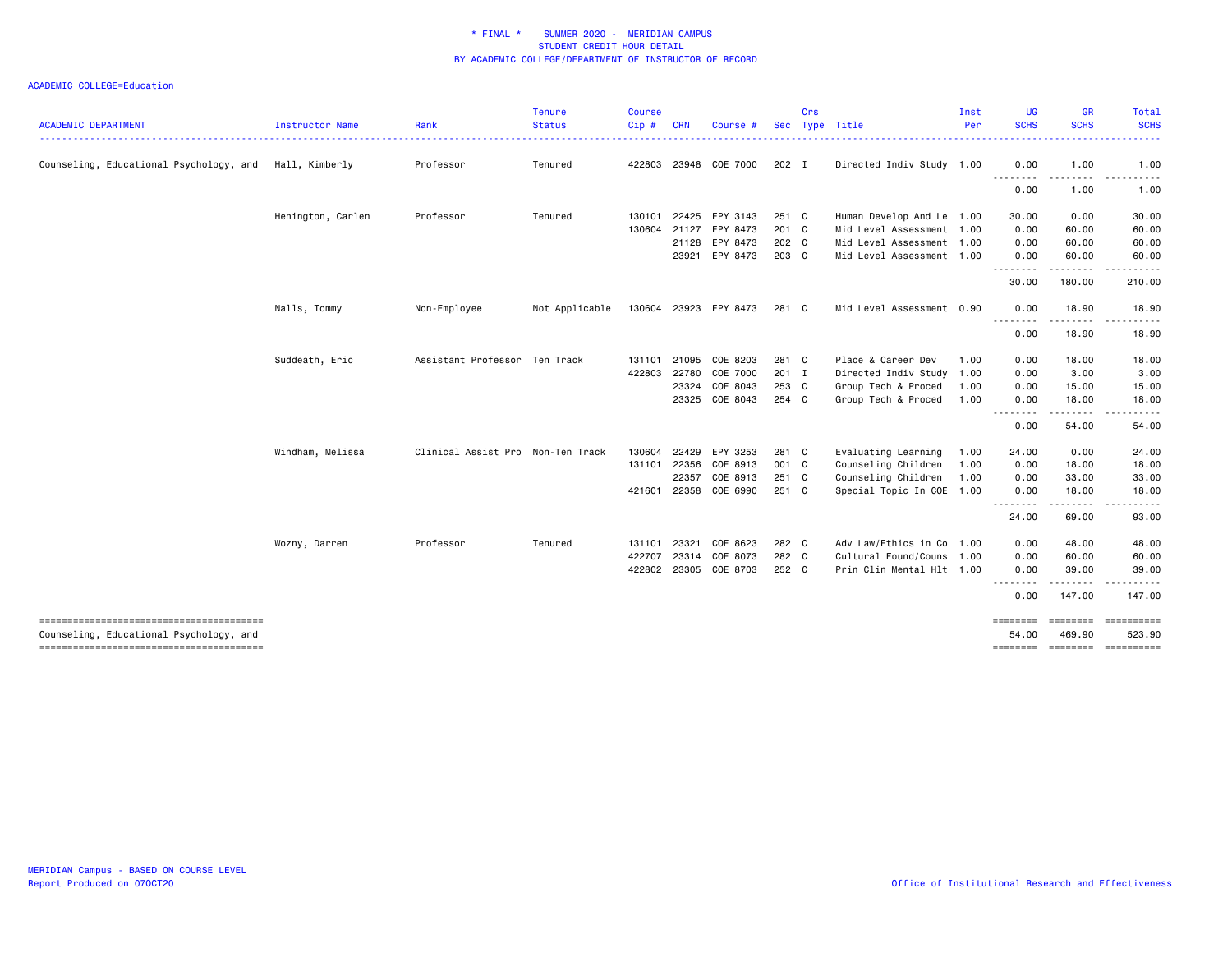|                                                       |                  |                                   | <b>Tenure</b>  | <b>Course</b> |            |                       |            | Crs |                                        | Inst | <b>UG</b><br><b>SCHS</b> | GR<br><b>SCHS</b>     | Total<br><b>SCHS</b>                   |
|-------------------------------------------------------|------------------|-----------------------------------|----------------|---------------|------------|-----------------------|------------|-----|----------------------------------------|------|--------------------------|-----------------------|----------------------------------------|
| <b>ACADEMIC DEPARTMENT</b>                            | Instructor Name  | Rank                              | <b>Status</b>  | Cip#          | <b>CRN</b> | Course                | <b>Sec</b> |     | Type Title<br>------------------------ | Per  |                          |                       | .                                      |
| Curriculum, Instruction & Special Educat Hanna, Tania |                  | Clinical Assist Pro Non-Ten Track |                | 131202        |            | 22442 EDE 8633        | 281 B      |     | The Teaching of Writ 1.00              |      | 0.00                     | 27.00                 | 27.00                                  |
|                                                       |                  |                                   |                |               |            | 131203 21152 RDG 3413 | 201 C      |     | Middle Lvl Lit I                       | 1.00 | 54.00                    | 0.00                  | 54.00                                  |
|                                                       |                  |                                   |                |               |            | 21154 RDG 3423        | 201 C      |     | Middle Lvl Lit II                      | 1.00 | 54.00                    | 0.00                  | 54.00                                  |
|                                                       |                  |                                   |                |               |            | 131315 22458 RDG 8713 | 251 E      |     | Tch Struggling Reade 1.00              |      | 0.00<br>.                | 36.00<br>. <b>.</b> . | 36.00<br>. <b>.</b> .                  |
|                                                       |                  |                                   |                |               |            |                       |            |     |                                        |      | 108.00                   | 63.00                 | 171.00                                 |
|                                                       | Leffler, Jeffrey | Assistant Professor Ten Track     |                | 130604        |            | 23923 EPY 8473        | 281 C      |     | Mid Level Assessment 0.10              |      | 0.00                     | 2.10                  | 2.10                                   |
|                                                       |                  |                                   |                | 131202        |            | 22440 EDE 8313        | 281 C      |     | Thry & Dev Child Ed                    | 1.00 | 0.00                     | 30.00                 | 30.00                                  |
|                                                       |                  |                                   |                |               |            | 23326 EDE 8543        | 251 C      |     | Ma Exp Early Child                     | 1.00 | 0.00<br>.                | 30.00                 | 30.00                                  |
|                                                       |                  |                                   |                |               |            |                       |            |     |                                        |      | 0.00                     | 62.10                 | 62.10                                  |
|                                                       | Shea, Donna      | Non-Faculty                       | Not Applicable |               |            | 131203 21117 EDS 8243 | 202 C      |     | Adv. Plan Manage Lea 1.00              |      | 0.00                     | 60.00                 | 60.00                                  |
|                                                       |                  |                                   |                |               |            | 23924 EDS 8243        | 281 C      |     | Adv. Plan Manage Lea 1.00              |      | 0.00                     | 24.00                 | 24.00                                  |
|                                                       |                  |                                   |                |               |            |                       |            |     |                                        |      | <u>.</u><br>0.00         | 84.00                 | 84.00                                  |
|                                                       | Smith, Eric      | Non-Employee                      | Not Applicable |               |            | 131203 21116 EDS 8243 | 201 C      |     | Adv. Plan Manage Lea 1.00              |      | 0.00                     | 75.00                 | 75.00                                  |
|                                                       |                  |                                   |                |               |            | 23922 EDS 8243        | 203 C      |     | Adv. Plan Manage Lea 1.00              |      | 0.00                     | 33.00                 | 33.00                                  |
|                                                       |                  |                                   |                |               |            | 131205 21118 EDS 8623 | $251$ C    |     | Effective Instructio 1.00              |      | 0.00<br><u>.</u>         | 39.00<br>.            | 39.00                                  |
|                                                       |                  |                                   |                |               |            |                       |            |     |                                        |      | 0.00                     | 147.00                | 147.00                                 |
|                                                       | Sumrall, Brandi  | Instructor                        | Non-Ten Track  | 130901        |            | 21105 EDF 3333        | 201 C      |     | Social Foundation Ed 1.00              |      | 15.00                    | 0.00                  | 15.00                                  |
|                                                       |                  |                                   |                | 131001        |            | 21120 EDX 8173        | 281 C      |     | Sp Ed In Reg Classrm 1.00              |      | 0.00                     | 36.00                 | 36.00                                  |
|                                                       |                  |                                   |                | 422814        |            | 23216 EDX 3213        | 201 C      |     | Indiv Inst Except Ch 1.00              |      | 18.00<br>.               | 0.00<br>.             | 18.00<br>------                        |
|                                                       |                  |                                   |                |               |            |                       |            |     |                                        |      | 33.00                    | 36.00                 | 69.00                                  |
|                                                       | Zhbanova, Ksenia | Assistant Professor Ten Track     |                | 131202        | 23201      | EDF 3423              | 201 C      |     | Exploring Diversity                    | 1.00 | 33.00                    | 0.00                  | 33.00                                  |
|                                                       |                  |                                   |                | 131203        |            | 23335 EDE 3223        | 203 C      |     | Middle Level Educati 1.00              |      | 54.00<br><u>.</u>        | 0.00                  | 54.00                                  |
|                                                       |                  |                                   |                |               |            |                       |            |     |                                        |      | 87.00                    | 0.00                  | 87.00                                  |
| Curriculum, Instruction & Special Educat              |                  |                                   |                |               |            |                       |            |     |                                        |      | ========<br>228,00       | 392.10                | $=$ ======== $=$ ===========<br>620.10 |
|                                                       |                  |                                   |                |               |            |                       |            |     |                                        |      | ========                 |                       | ========= ==========                   |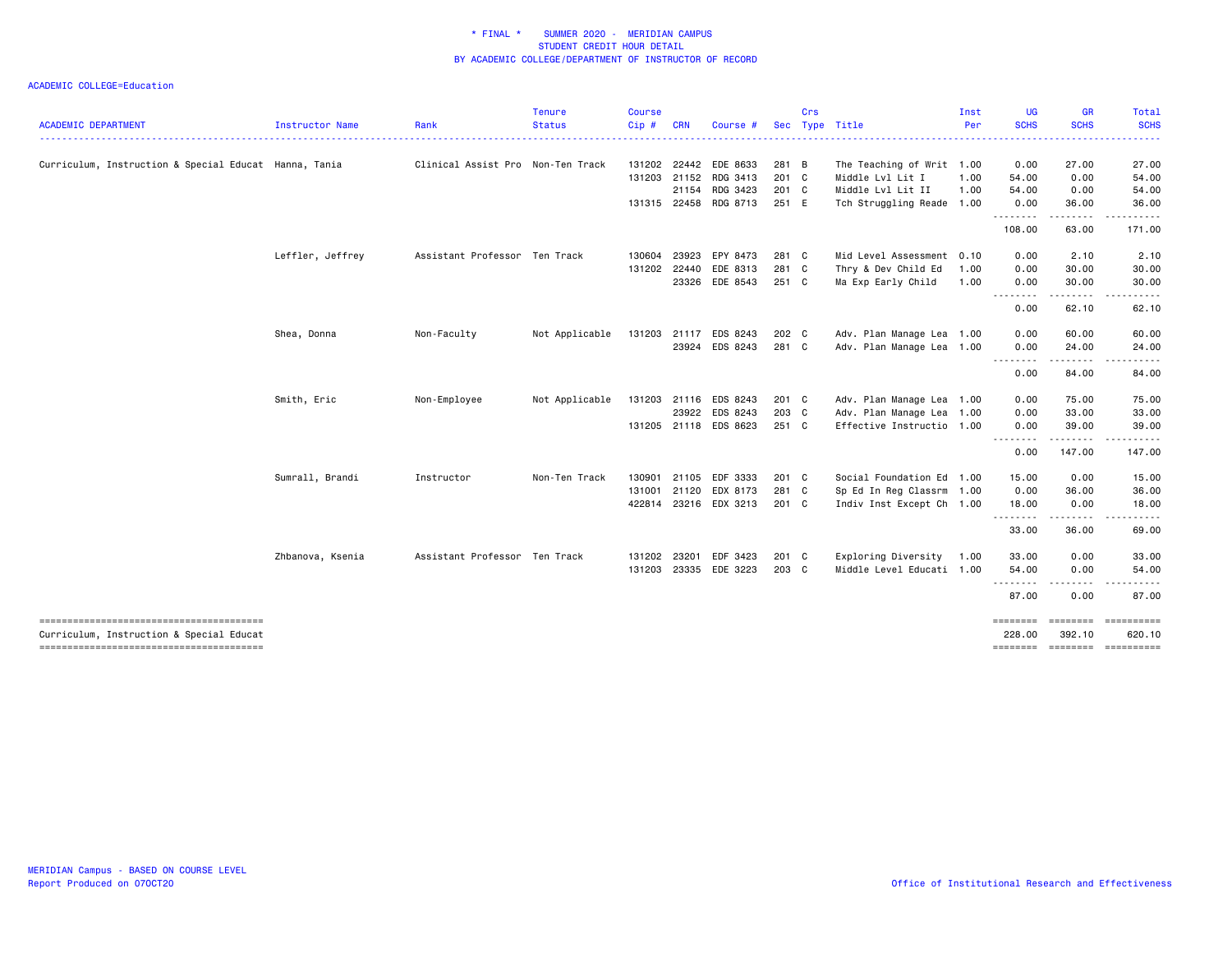| <b>ACADEMIC DEPARTMENT</b> | Instructor Name     | Rank                              | <b>Tenure</b><br><b>Status</b> | Course<br>Cip# | <b>CRN</b>   | Course                |         | Crs | Sec Type Title            | Inst<br>Per | <b>UG</b><br><b>SCHS</b> | <b>GR</b><br><b>SCHS</b>  | Total<br><b>SCHS</b> |
|----------------------------|---------------------|-----------------------------------|--------------------------------|----------------|--------------|-----------------------|---------|-----|---------------------------|-------------|--------------------------|---------------------------|----------------------|
|                            |                     |                                   |                                |                |              |                       |         |     | .                         |             |                          |                           |                      |
| Educational Leadership     | Fincher, Mark       | Associate Professor Tenured       |                                | 130407         |              | 23996 CCL 7000        | 202 I   |     | Directed Individual       | 1.00        | 0.00                     | 1.00                      | 1.00                 |
|                            |                     |                                   |                                | 130601         |              | 21106 EDF 8363        | 201 C   |     | Func & Met Res In Ed 1.00 |             | 0.00<br><u>.</u>         | 18.00<br>. <b>.</b> .     | 18.00                |
|                            |                     |                                   |                                |                |              |                       |         |     |                           |             | 0.00                     | 19.00                     | 19.00                |
|                            | Operton, Rosalind   | Clinical Assist Pro Non-Ten Track |                                | 130401         | 21109        | EDL 8343              | 281 C   |     | Effect Refl Pract Te 1.00 |             | 0.00                     | 18.00                     | 18.00                |
|                            |                     |                                   |                                |                | 21110        | EDL 8413              | 281 C   |     | Sch Legal & Ethic Pe 1.00 |             | 0.00                     | 36.00                     | 36.00                |
|                            |                     |                                   |                                |                |              | 23328 EDL 8313        | 253 C   |     | Assess Content Know       | 1.00        | 0.00                     | 15.00                     | 15.00                |
|                            |                     |                                   |                                |                |              | 23329 EDL 8713        | 253 C   |     | Sch Bus & Facilities 1.00 |             | 0.00<br>.                | 27.00<br><u>.</u>         | 27.00                |
|                            |                     |                                   |                                |                |              |                       |         |     |                           |             | 0.00                     | 96.00                     | 96.00                |
|                            | Pickering, Pamela   | Non-Faculty                       | Not Applicable                 |                |              | 131311 23334 EDE 3523 | 203 C   |     | Found EL/ML Math Edu 1.00 |             | 51.00                    | 0.00                      | 51.00                |
|                            |                     |                                   |                                |                |              |                       |         |     |                           |             | <u>.</u><br>51.00        | 0.00                      | 51.00                |
|                            | Savage, Howard      | Lecturer                          | Non-Ten Track                  |                |              | 130401 21111 EDL 8423 | 251 C   |     | School Leadership         | 1.00        | 0.00                     | 48.00                     | 48.00                |
|                            |                     |                                   |                                |                |              |                       |         |     |                           |             | 0.00                     | 48.00                     | 48.00                |
|                            | Wallin, Patsy       | Associate Professor Tenured       |                                |                | 130401 21108 | EDF 8443              | 281 C   |     | Eval of Sch Prog          | 1.00        | 0.00                     | 30.00                     | 30.00                |
|                            |                     |                                   |                                |                |              | 21112 EDL 8433        | 251 C   |     | Data for Sch Impr         | 1.00        | 0.00                     | 48.00                     | 48.00                |
|                            |                     |                                   |                                |                |              | 21113 EDL 8633        | 001 C   |     | HR Leadership             | 1.00        | 0.00                     | 27.00                     | 27.00                |
|                            |                     |                                   |                                |                |              | 23332 EDL 8723        | 253 C   |     | Positive Sch Culture 1.00 |             | 0.00                     | 42.00                     | 42.00                |
|                            |                     |                                   |                                |                |              | 24067 EDL 7000        | 201 I   |     | Directed Indiv Study 1.00 |             | 0.00                     | 3.00                      | 3.00                 |
|                            |                     |                                   |                                |                |              |                       |         |     |                           |             | <u>.</u><br>0.00         | .<br>150.00               | 150.00               |
|                            | White Jones, Ashley | Clinical Assist Pro Non-Ten Track |                                | 260908         |              | 21126 EP 4133         | 251 C   |     | Ex Prog Clinical Pop 1.00 |             | 21.00                    | 0.00                      | 21.00                |
|                            |                     |                                   |                                |                |              | 310505 22427 KI 4990  | $251$ C |     | Special Topic in Kin 1.00 |             | 27.00                    | 0.00                      | 27.00                |
|                            |                     |                                   |                                |                |              |                       |         |     |                           |             | --------<br>48.00        | -----<br>0.00             | 48.00                |
| Educational Leadership     |                     |                                   |                                |                |              |                       |         |     |                           |             | ========<br>99.00        | <b>CONSIDER</b><br>313.00 | ==========<br>412.00 |
|                            |                     |                                   |                                |                |              |                       |         |     |                           |             | ========                 |                           | ========= ========== |